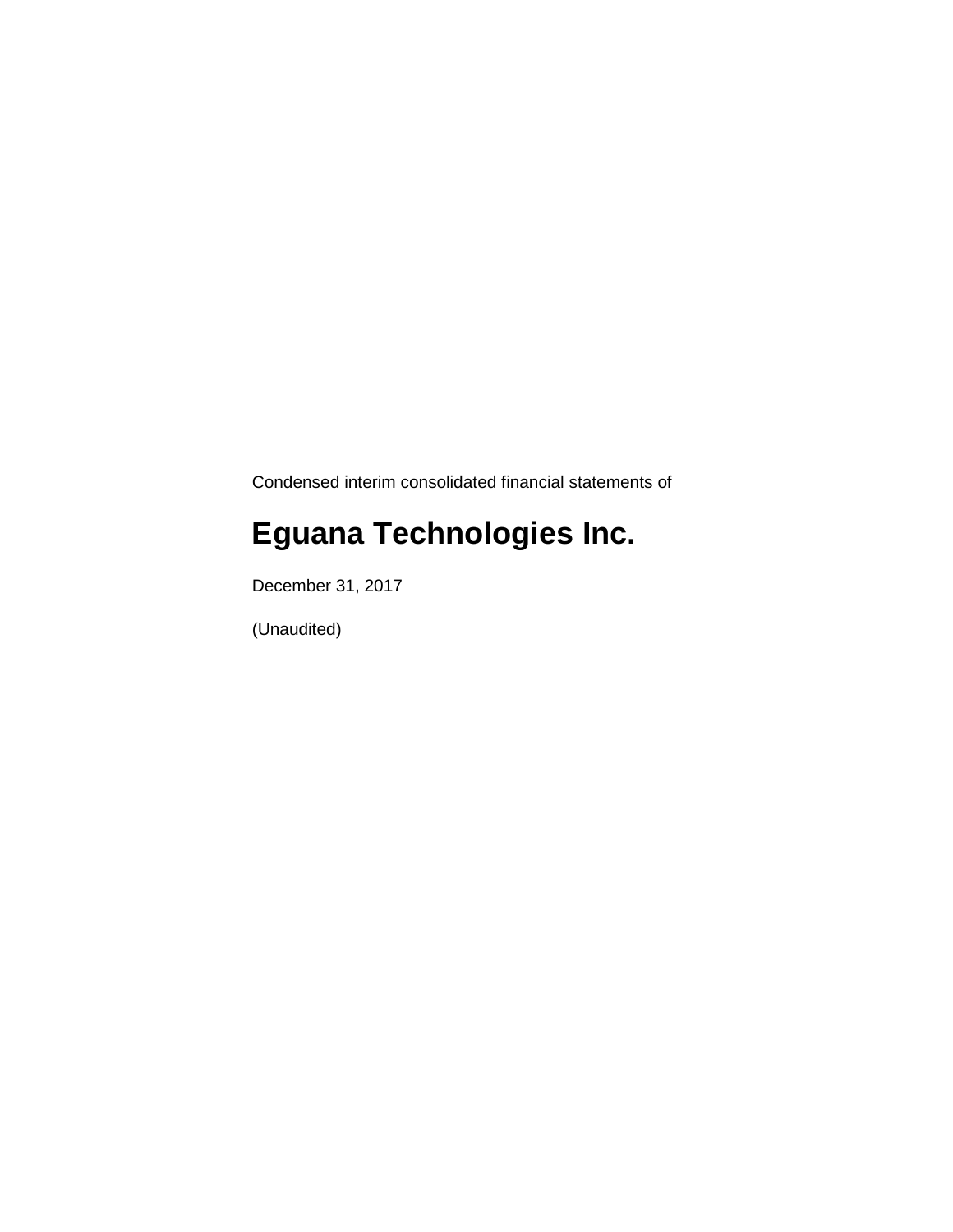December 31, 2017

### Table of contents

| Unaudited condensed interim consolidated statements of changes in equity (deficiency) 5 |  |
|-----------------------------------------------------------------------------------------|--|
|                                                                                         |  |
|                                                                                         |  |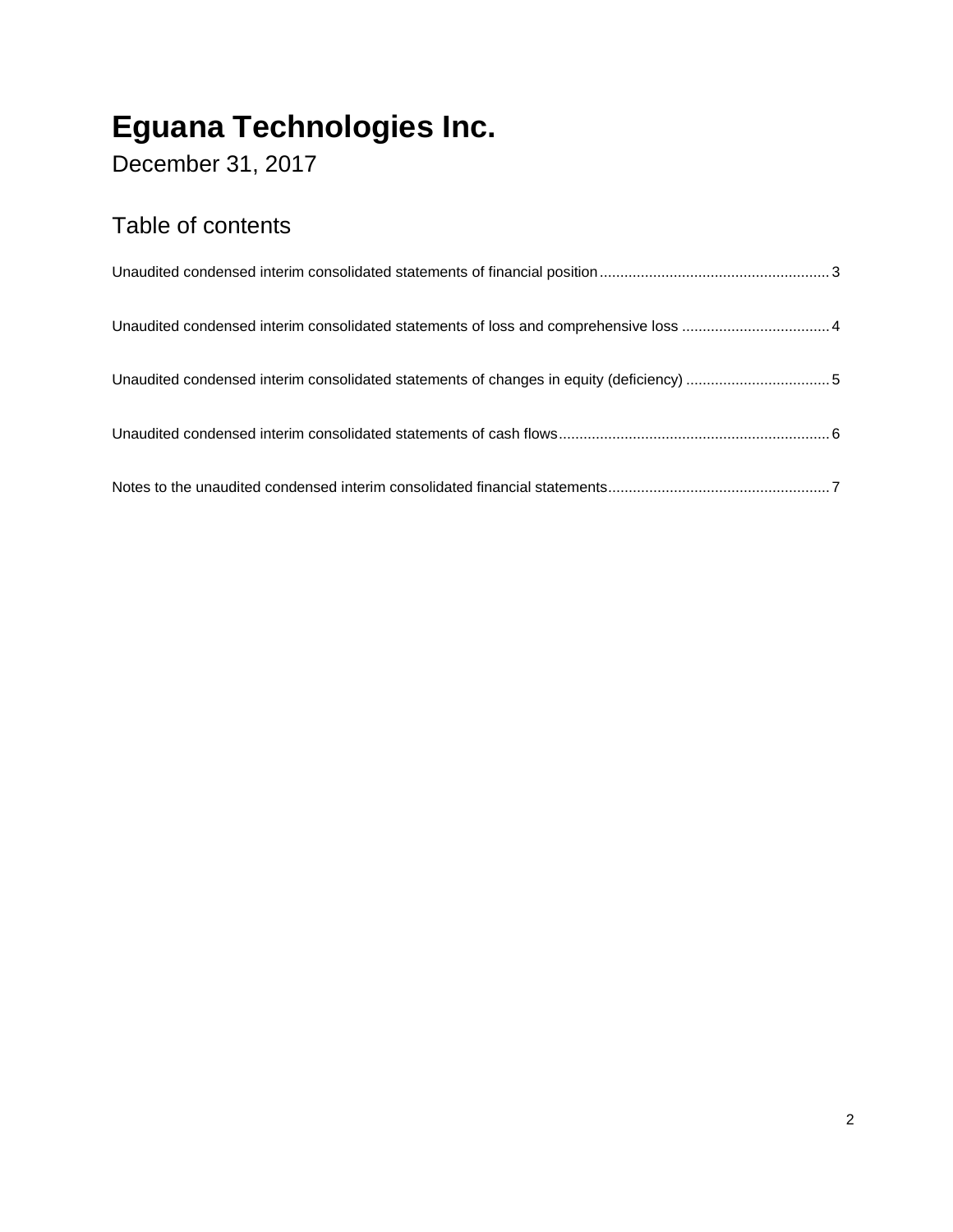Condensed interim consolidated statements of financial position

Stated in Canadian dollars

Unaudited

|                                          |                | December 31    | September 30   |
|------------------------------------------|----------------|----------------|----------------|
|                                          | <b>Note</b>    | 2017           | 2017           |
| <b>Assets</b>                            |                |                |                |
| Current:                                 |                |                |                |
| Cash                                     |                | 2,008,846      | 2,568,346      |
| Accounts receivable                      |                | 834,430        | 421,275        |
| Inventory                                | 4              | 495,621        | 389,648        |
| Prepaid expenses and deposits            |                | 416,861        | 274,559        |
|                                          |                | 3,755,758      | 3,653,828      |
| Non-current:                             |                |                |                |
| Development costs                        |                | 3              | 3              |
| Capital assets                           | 5              | 303,995        | 278,113        |
|                                          |                | 4,059,756      | 3,931,944      |
| <b>Liabilities</b>                       |                |                |                |
| Current:                                 |                |                |                |
| Accounts payable and accrued liabilities |                | 3,110,901      | 2,995,595      |
| Provisions                               |                | 225,304        | 206,424        |
| Deferred revenue                         |                | 339,651        | 641,579        |
| Current portion of long-term debt        | 6              | 131,651        |                |
| Derivative liability                     | 6              | 354,445        |                |
| <b>Debentures</b>                        | $\overline{7}$ |                | 470,250        |
| Current portion of other liabilities     | 8              | 68,897         | 65,388         |
|                                          |                | 4,230,849      | 4,379,236      |
| Non-current:                             |                |                |                |
| Deferred lease inducement                |                | 3,900          | 7,800          |
| Long-term debt                           | 6              | 1,337,055      |                |
| Debentures                               | 7              |                | 54,504         |
| <b>Other liabilities</b>                 | 8              | 514,238        | 521,665        |
|                                          |                | 6,086,042      | 4,963,205      |
| Shareholders' equity (deficiency)        |                |                |                |
| Common shares                            | 9              | 43,256,471     | 43,256,471     |
| Preferred shares                         | 10             | 1              | 1              |
| Warrants                                 | 12             | 971,967        | 1,121,859      |
| Contributed surplus                      | 13             | 9,811,967      | 9,454,187      |
| Foreign currency translation reserve     |                | (123, 533)     | (122, 309)     |
| Deficit                                  |                | (55, 943, 159) | (54, 741, 470) |
|                                          |                | (2,026,286)    | (1,031,261)    |
|                                          |                | 4,059,756      | 3,931,944      |

*Going concern (Note 2(b)) and Commitments (Note 20)* 

*The accompanying notes are an integral part of these condensed interim consolidated financial statements.*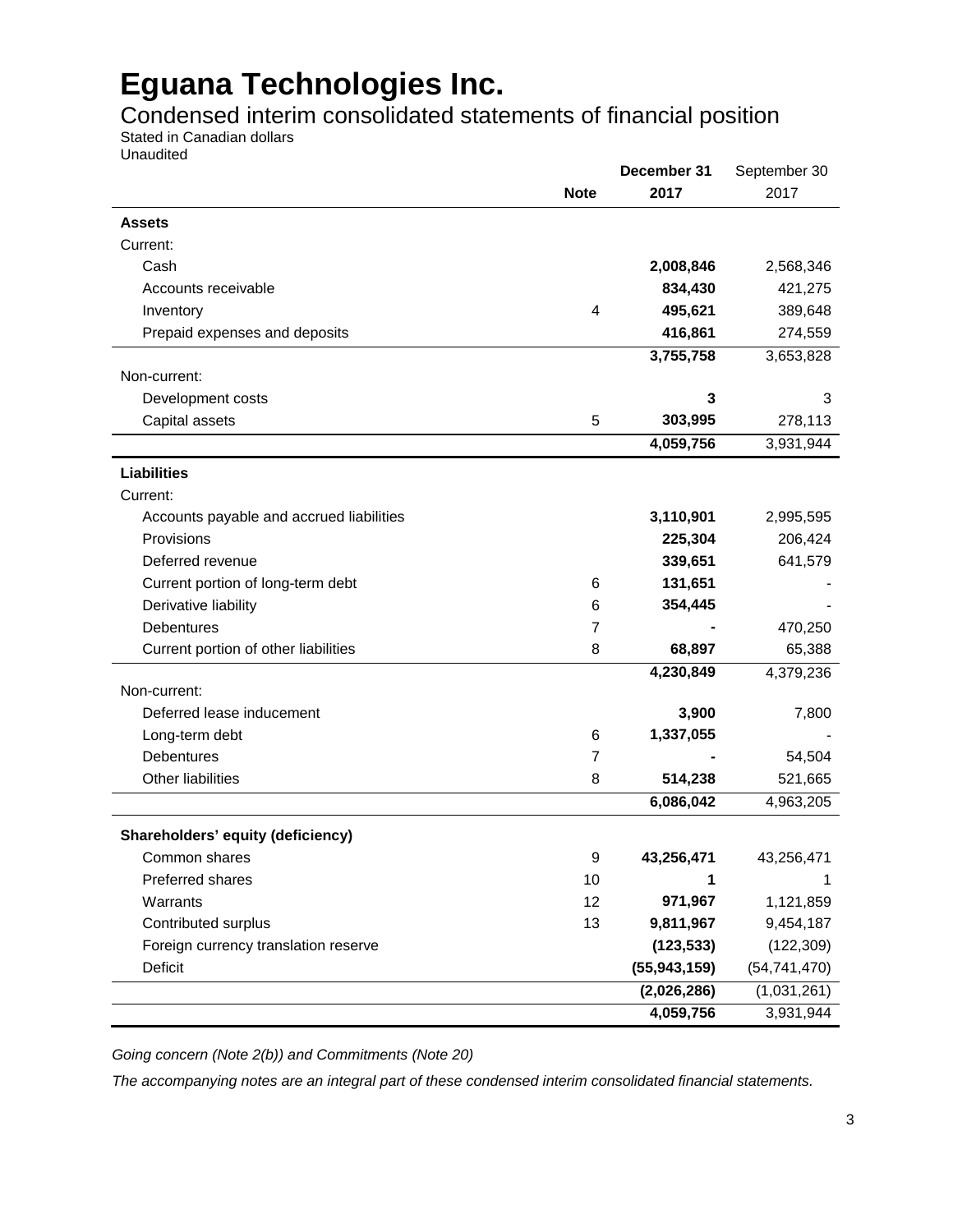Condensed interim consolidated statements of loss and comprehensive loss For the three-month periods ended December 31,

Stated in Canadian dollars Unaudited

|                                                      | Note | 2017          | 2016        |
|------------------------------------------------------|------|---------------|-------------|
|                                                      | 21   | 1,318,727     | 271,260     |
| Sales and engineering services<br>Cost of goods sold |      | 1,109,158     | 59,739      |
| Gross margin                                         |      | 209,569       | 211,521     |
|                                                      |      |               |             |
| Expenses                                             |      |               |             |
| General and administrative                           | 16   | 612,050       | 368,775     |
| Selling and marketing                                | 16   | 286,792       | 223,679     |
| Product research and development                     | 16   | 246,508       | 273,083     |
| Operations                                           |      | 149,479       | 137,881     |
|                                                      |      | 1,294,829     | 1,003,418   |
|                                                      |      |               |             |
| Loss before undernoted items                         |      | (1,085,260)   | (791, 897)  |
|                                                      |      |               |             |
| Financing costs                                      | 17   | (116, 641)    | (101, 588)  |
| Other income                                         |      | 212           | 5,982       |
| <b>Net loss</b>                                      |      | (1, 201, 689) | (887, 503)  |
|                                                      |      |               |             |
| Foreign currency adjustment to equity                |      | (1, 224)      | 2,320       |
| <b>Total comprehensive loss</b>                      |      | (1, 202, 913) | (885, 183)  |
|                                                      |      |               |             |
| Loss per common share                                |      |               |             |
| Basic and diluted                                    |      | (0.006)       | (0.004)     |
|                                                      |      |               |             |
| Weighted average number of common                    |      |               |             |
| shares                                               |      |               |             |
| Basic and diluted                                    | 9    | 217,679,549   | 201,529,524 |
|                                                      |      |               |             |

*The accompanying notes are an integral part of these condensed interim consolidated financial statements.*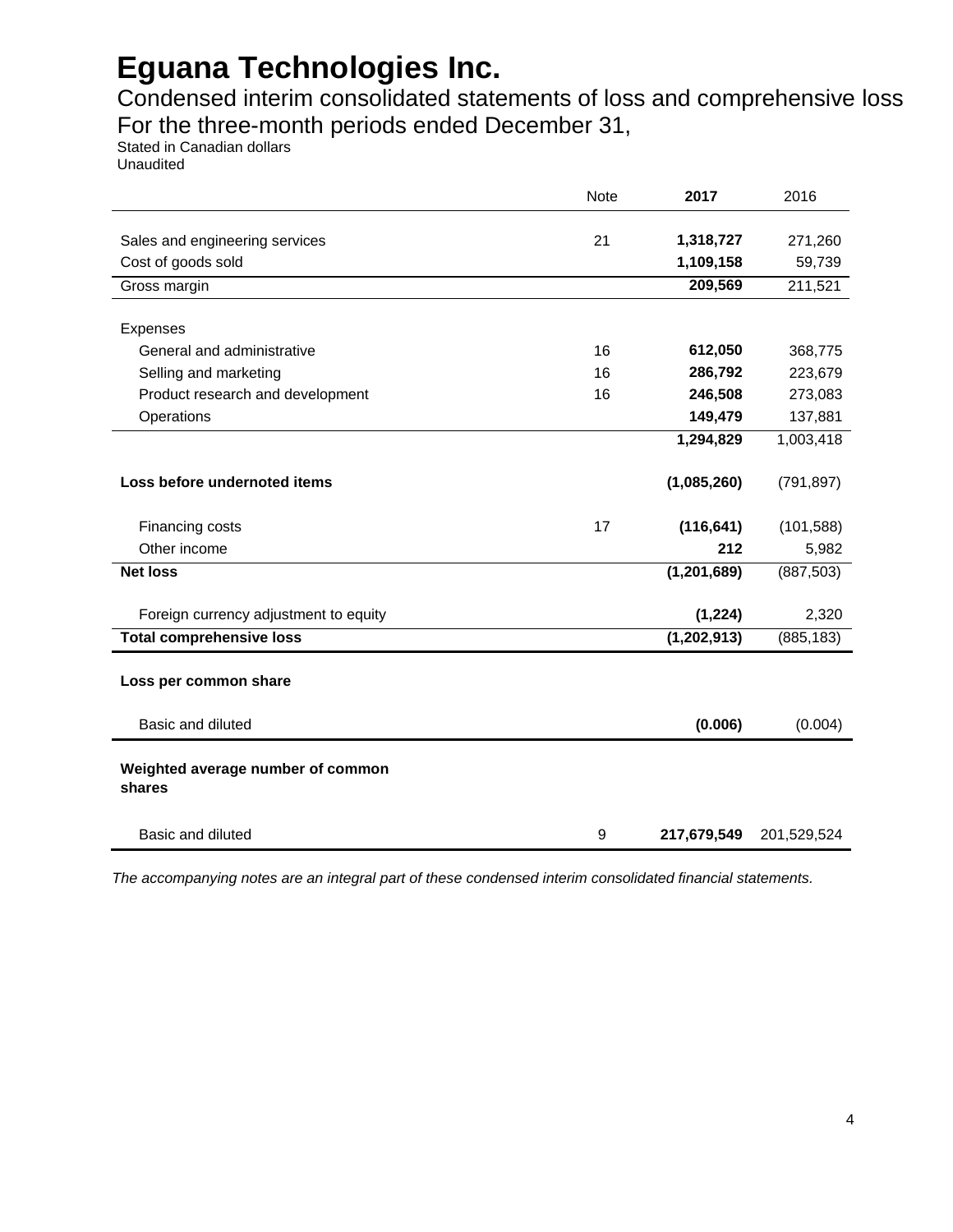Condensed interim consolidated statements of change in equity (deficiency) For the three-month periods ended December 31,

Stated in Canadian dollars Unaudited

|                                  | Common<br>shares | Preferred<br>shares | Warrants   | Contributed<br>surplus | Foreign<br>currency<br>translation<br>reserve | Deficit        | Total       |
|----------------------------------|------------------|---------------------|------------|------------------------|-----------------------------------------------|----------------|-------------|
| Balance October 1, 2017          | 43,256,471       |                     | 1,121,859  | 9,454,187              | (122, 309)                                    | (54, 741, 470) | (1,031,261) |
| Loss for the period              |                  |                     |            |                        |                                               | (1,201,689)    | (1,201,689) |
| Other comprehensive gain (loss)  |                  |                     |            |                        | (1,224)                                       |                | (1,224)     |
| Warrants expired                 |                  | $\blacksquare$      | (149, 892) | 149,892                |                                               |                |             |
| Share-based payments             |                  |                     |            | 207,888                |                                               |                | 207,888     |
| <b>Balance December 31, 2017</b> | 43,256,471       |                     | 971,967    | 9,811,967              | (123, 533)                                    | (55, 943, 159) | (2,026,286) |
| Balance October 1, 2016          | 40,598,701       |                     | 1,380,291  | 8,998,678              | (124, 173)                                    | (50, 238, 694) | 614,704     |
| Loss for the period              |                  |                     |            |                        |                                               | (887, 503)     | (887, 503)  |
| Other comprehensive gain (loss)  |                  |                     |            |                        | 2,230                                         |                | 2,230       |
| Warrants exercised               | 20,266           | $\blacksquare$      | (7, 782)   |                        |                                               |                | 12,483      |
| Warrants expired                 |                  | $\blacksquare$      | (191, 471) | 191,471                |                                               |                |             |
| Share-based payments             |                  |                     |            | 17,913                 |                                               |                | 17,913      |
| Balance December 31, 2016        | 40,618,966       |                     | 1,181,038  | 9,208,062              | (121, 943)                                    | (51, 126, 197) | (240, 073)  |

*The accompany notes are an integral part of these condensed interim consolidated financial statements.*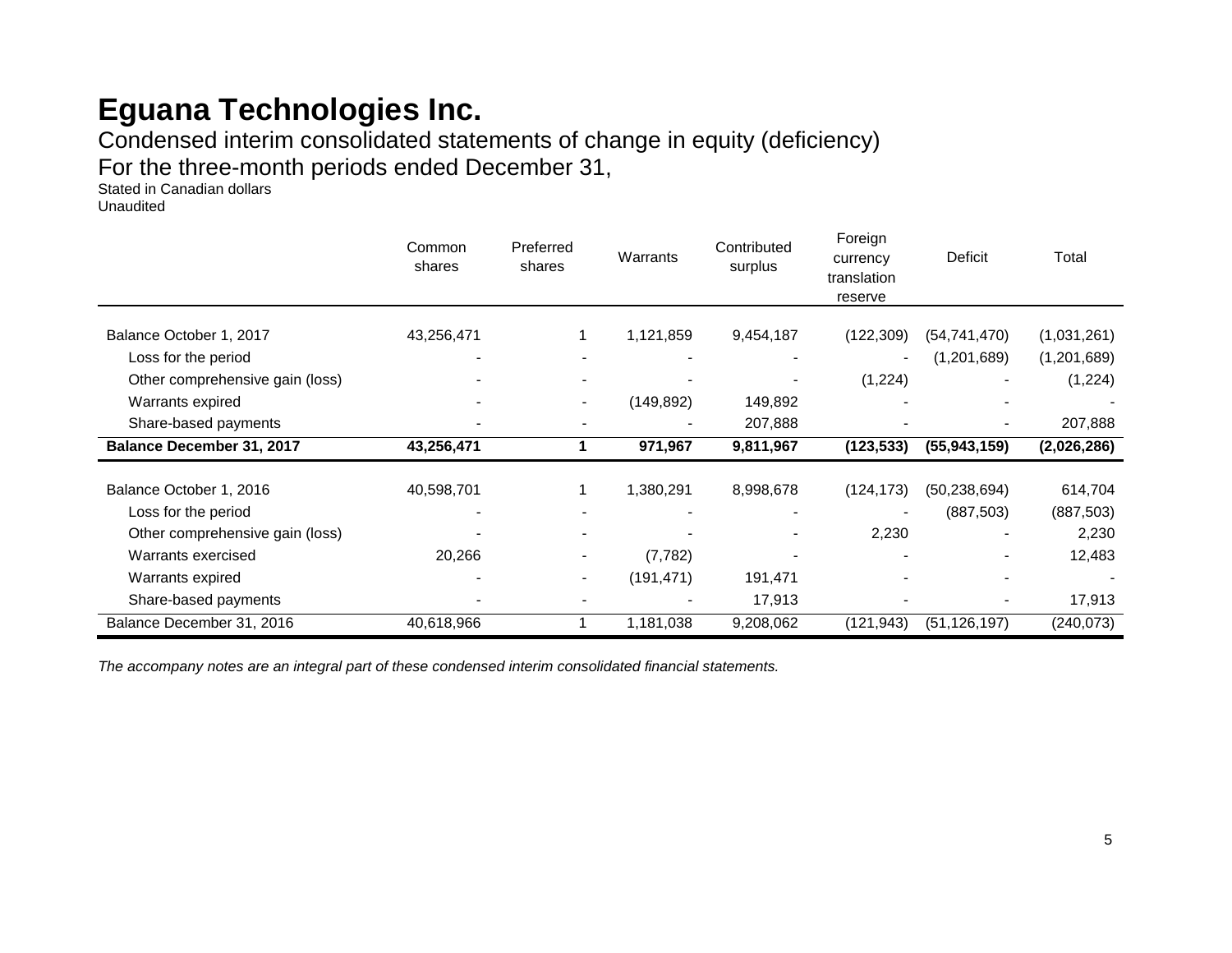Condensed interim consolidated statements of cash flows

For the three-month periods ended December 31,

Stated in Canadian dollars Unaudited

| Unaudited                                 | Note           | 2017          | 2016          |
|-------------------------------------------|----------------|---------------|---------------|
| <b>Operating activities</b>               |                |               |               |
| Net loss                                  |                | (1, 201, 689) | (887, 503)    |
| Share-based payments                      |                | 207,888       | 17,913        |
| Finance costs                             |                | 116,641       | 101,528       |
| Amortization of capital assets            | 5              | 29,182        | 23,955        |
| Warranty provision                        |                | 16,880        | 217           |
| Amortization of deferred lease inducement |                | (3,900)       | (3,900)       |
| Unrealized foreign exchange loss (gain)   |                | 34,516        | (49,050)      |
|                                           |                | (800, 482)    | (796, 840)    |
| Net change in non-cash working capital    | 19             | (915, 777)    | (484, 252)    |
| Cash flow used in operating activities    |                | (1,716,259)   | (1, 281, 092) |
| <b>Financing activities</b>               |                |               |               |
| Proceeds from issuance of long-term debt  | 6              | 1,899,814     |               |
| Proceeds on exercise of warrants          |                |               | 12,483        |
| Repayment of government contribution      |                |               | (18,000)      |
| Repayment of debentures                   | $\overline{7}$ | (597, 837)    | (224, 500)    |
| Repayment of other liabilities            | 8              | (36, 318)     | (36, 318)     |
| Cash financing costs paid                 |                | (53, 695)     | (10, 968)     |
| Cash flow from financing activities       |                | 1,211,964     | (277, 303)    |
|                                           |                |               |               |
| <b>Investing activities</b>               |                |               |               |
| Capital asset additions                   |                | (55, 205)     | (14, 754)     |
| Cash flow used in investing activities    |                | (55, 205)     | (14, 754)     |
|                                           |                |               |               |
| Net change in cash                        |                | (559, 500)    | (1,573,149)   |
| Cash, beginning of period                 |                | 2,568,346     | 4,355,471     |
| Cash, end of period                       |                | 2,008,846     | 2,782,322     |

*The accompanying notes are an integral part of these condensed interim consolidated financial statements.*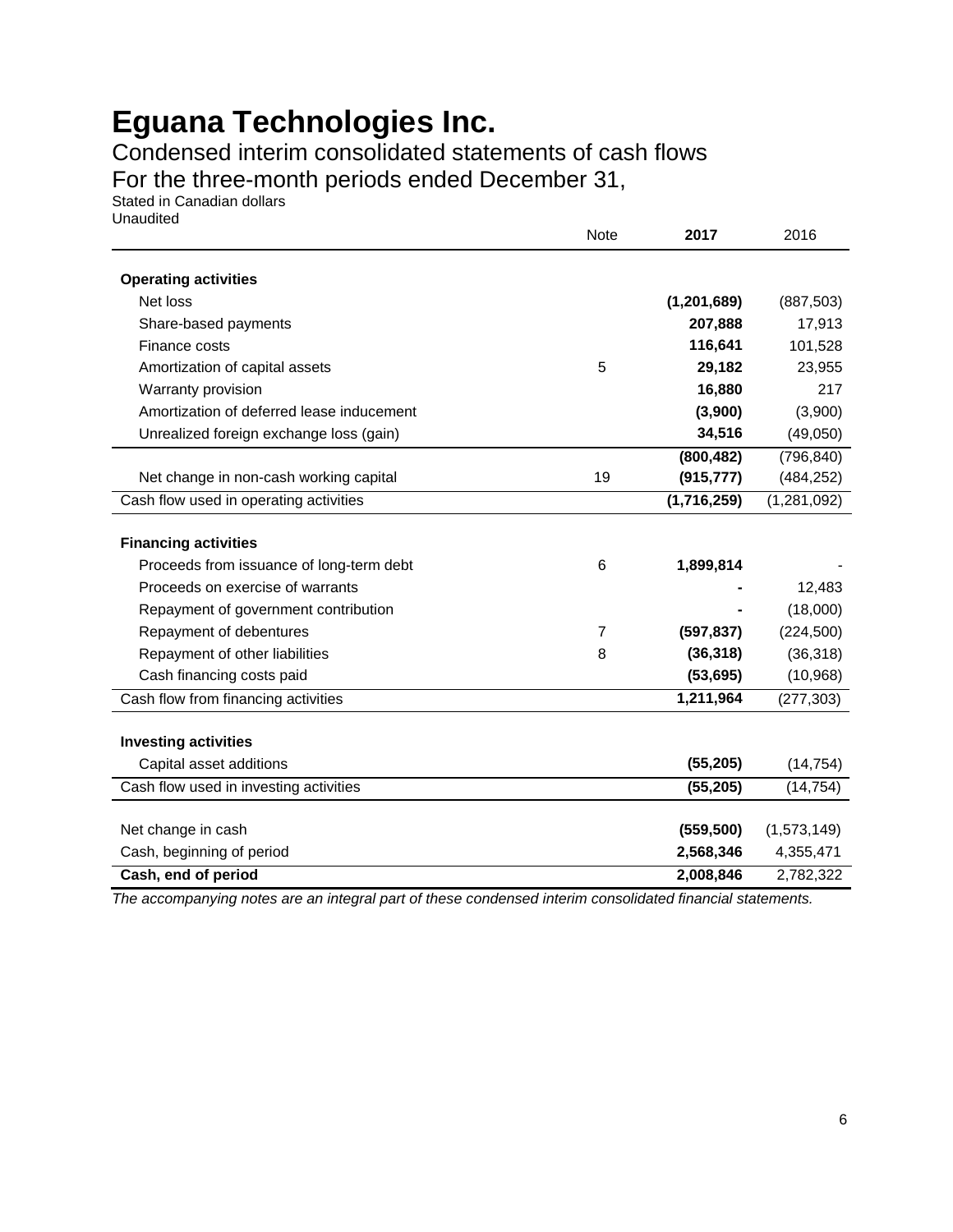### Notes to the condensed interim consolidated financial statements

December 31, 2017 Stated in Canadian dollars

Unaudited

#### **1. Description of the business**

Eguana Technologies Inc. ("the Company"), incorporated under the *Alberta Business Corporations Act*, develops and manufactures advanced power inverters for the emerging alternative and renewable energy industry - solar photovoltaic ("PV") systems, small wind turbines, fuel cells and energy storage. The Company is a publicly traded company headquartered at Unit 3,  $6143 - 4$ <sup>th</sup> Street SE, Calgary, Alberta, Canada and its shares trade on the TSX Venture Exchange (the "TSX-V") under the symbol "EGT".

#### **2. Basis of preparation**

#### **(a) Statement of compliance**

These unaudited condensed interim consolidated financial statements ("the financial statements") were prepared in accordance with IAS 34 Interim Financial Reporting.

These financial statements do not comprise all the information required for annual audited consolidated financial statements and therefore should be read in conjunction with the annual audited consolidated financial statements for the years ended September 30, 2017 and 2016, which were prepared in accordance with IFRS. These unaudited condensed interim consolidated financial statements follow the same accounting policies as outlined in Notes 2 and 4 of the audited consolidated financial statements for the year ended September 30, 2017.

The preparation of financial statements requires the use of certain critical accounting estimates. It also requires management to exercise judgment in applying the Company's accounting policies. The areas involving a higher degree of judgment or complexity, or areas where assumptions and estimates are significant to the financial statements are consistent with those disclosed in Note 2 of the September 30, 2017 audit consolidated financial statements.

These financial statements were approved and authorized for issuance by the Board of Directors of Company on March 1, 2018.

#### **(b) Going concern**

The condensed interim consolidated financial statements were prepared on a going concern basis. The going concern basis of accounting assumes that the Company will continue its operations for the foreseeable future and will be able to realize its assets and discharge its liabilities and commitments in the normal course of business.

At December 31, 2017, the Company had not achieved profitable operations since its inception and had an accumulated deficit of \$55,943,159 (September 30, 2017 - \$54,741,470) and recognized a cash flow deficiency from operations for the three-month period ended December 31, 2017 of \$1,716,259 (2016 - \$1,281,092). Whether and when the Company can attain profitability and positive cash flows from operations is uncertain. The lack of profitable operations and cash flow deficiency may cast significant doubt on the Company's ability to continue as a going concern.

At December 31, 2017, the Company had working capital deficit of \$475,090 (September 30, 2017 – \$725,408).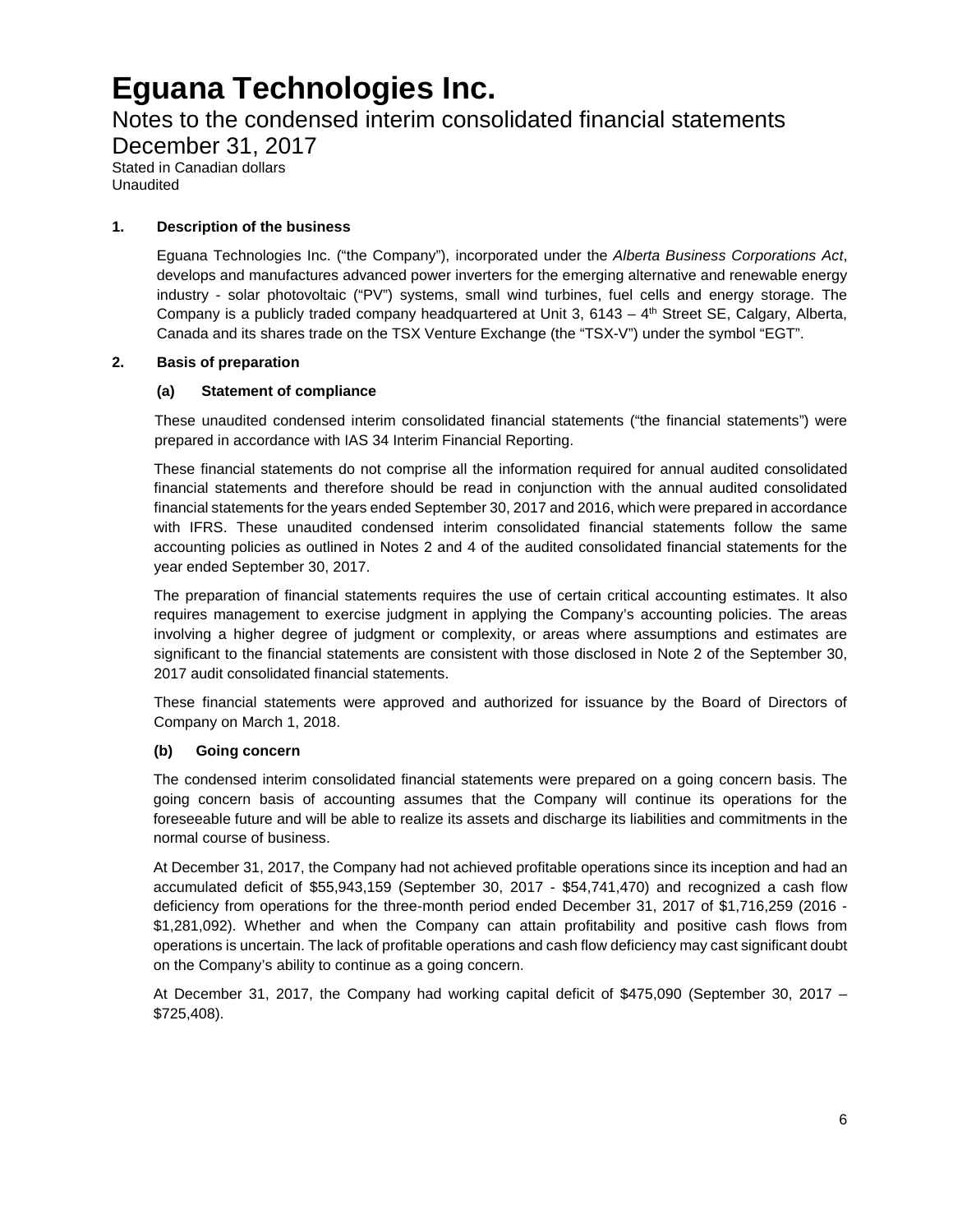### Notes to the condensed interim consolidated financial statements

December 31, 2017 Stated in Canadian dollars

Unaudited

The ability to continue as a going concern is dependent on completing equity or debt financings and generating profitable operations in the future in order to meet liabilities as they come due and enable the Company to continue operations. The ability to continue as a going concern may be adversely impacted by the loss of customers and falling sales per customer. To address its financing requirements, the Company may seek financing through the issuance of common shares, first preferred shares, units of EGT Limited Partnership and debentures. The outcome of these matters cannot be predicted at this time.

These condensed consolidated interim financial statements do not include any adjustments which could be significant to the amounts and classification of assets and liabilities that may be necessary should the Company be unable to obtain equity or debt financings or generate profitable operations in the future. Failure to continue as a going concern would require the restatement of assets, liabilities and shareholders' deficiency on a liquidation basis, which could differ materially from the going concern basis.

#### **3. Recently issued accounting pronouncements**

Recent accounting pronouncement that have been issued but are not yet effective are consistent with those disclosed in the Company's audited consolidated financial statements for the year ended September 30, 2017 and period ended December 31, 2017.

#### **(a) IFRS 9, Financial Instruments ("IFRS 9")**

In July 2014, the IASB issued the final version of IFRS 9 Financial Instruments that replaces IAS 39 Financial Instruments: Recognition and Measurement and all previous versions of IFRS 9. IFRS 9 brings together all three aspects of the accounting for financial instruments project; classification and measurement, impairment and hedge accounting. IFRS 9 is effective for annual periods beginning on or after 1 January 2018, with early application permitted.

#### **(b) IFRS 15, Revenue from Contracts ("IFRS 15")**

IFRS 15 was issued in May 2014 and amended in April 2016 establishes a five-step model to account for revenue arising from contracts with customers. Under IFRS 15, revenue is recognized at an amount that reflects the consideration to which an entity expects to be entitled in exchange for transferring goods or services to a customer. The new revenue standard will supersede all current revenue recognition requirements under IFRS. Either a full retrospective application or a modified retrospective application is required for annual periods beginning on or after January 1, 2018. Early adoption is permitted.

#### **(c) IFRS 16, Leases ("IFRS 16")**

IFRS 16 was issued in January 2016 and it replaces IAS 17 "Leases", IFRIC 4 "Determining whether an Arrangement contains a Lease", SIC-15 "Operating Leases-Incentives" and SIC-27 "Evaluating the Substance of Transactions Involving the Legal Form of a Lease". IFRS 16 sets out the principles for the recognition, measurement, presentation and disclosure of leases and requires lessees to account for all leases under a single on-balance sheet model similar to the accounting for finance leases under IAS 17. IFRS 16 is effective for annual periods beginning on or after January 1, 2019.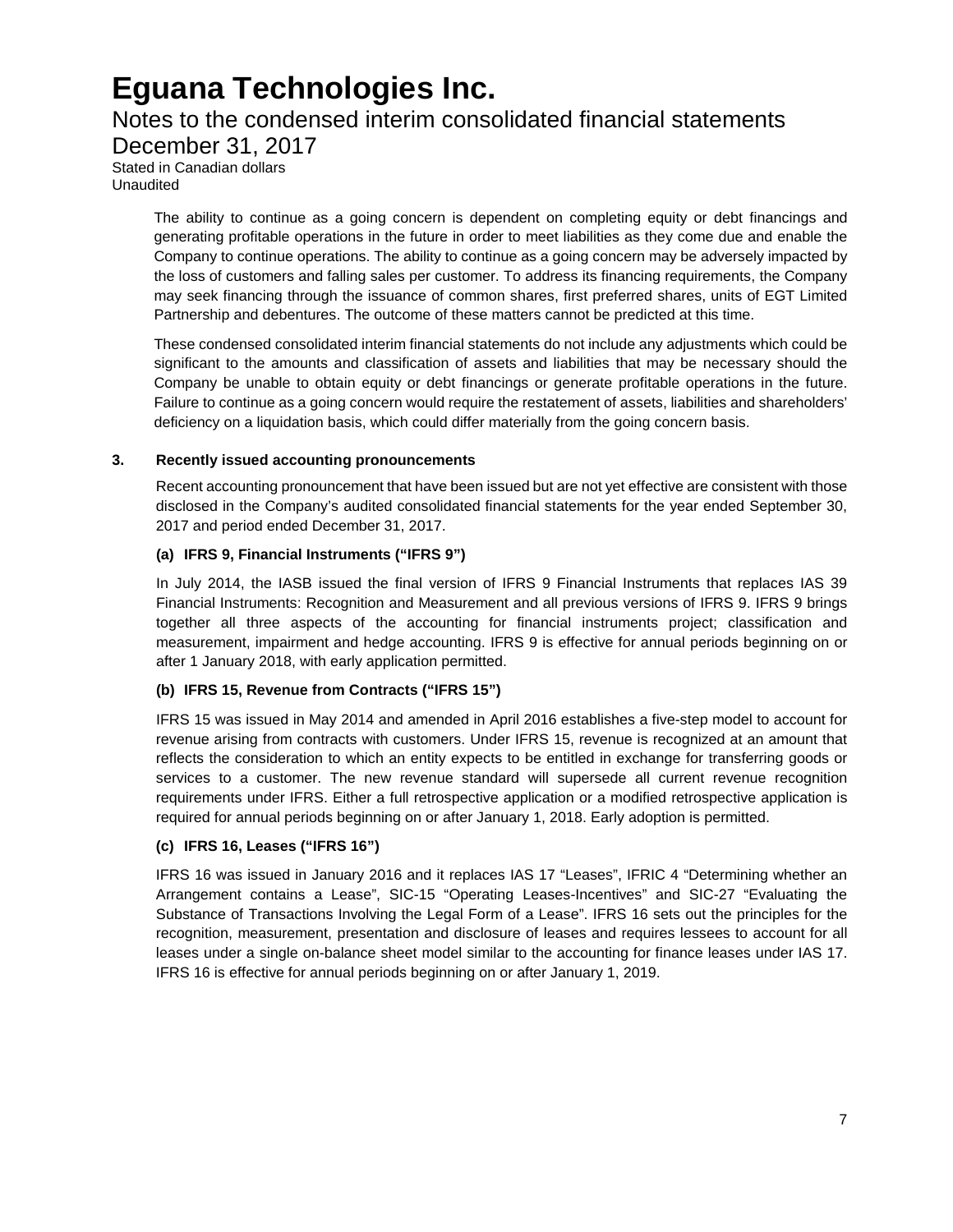Notes to the condensed interim consolidated financial statements

December 31, 2017

Stated in Canadian dollars Unaudited

#### **4. Inventory**

|                              | December 31<br>2017 | September 30<br>2017 |
|------------------------------|---------------------|----------------------|
| Finished goods<br>Components | 258,800<br>236,821  | 156,978<br>232,670   |
|                              | 495,621             | 389,648              |

As at December 31, 2017, \$456,604 (September 2017 - \$303,226) of inventory was carried at cost and \$39,017 (September 2017 - \$86,422) was carried at net realizable value.

#### **5. Capital assets**

| Cost                                              | Computer<br>equipment<br>and<br>software | Lab<br>equipment | <b>Furniture</b><br>and<br>equipment | Dies and<br>molds | Total     |
|---------------------------------------------------|------------------------------------------|------------------|--------------------------------------|-------------------|-----------|
|                                                   |                                          |                  |                                      |                   |           |
| Balance October 1, 2017                           | 476,461                                  | 954,622          | 270,012                              | 42,714            | 1,743,809 |
| Additions                                         |                                          | 16,950           | 38,255                               |                   | 55,205    |
| <b>Disposals</b>                                  |                                          |                  | (1,400)                              |                   | (1,400)   |
| <b>Balance December 31, 2017</b>                  | 476,461                                  | 971,572          | 306,867                              | 42,714            | 1,797,614 |
| <b>Accumulated amortization and</b><br>impairment |                                          |                  |                                      |                   |           |
| Balance October 1, 2017                           | 472,569                                  | 738,764          | 211,649                              | 42,714            | 1,465,696 |
| Amortization                                      | 1,427                                    | 19,247           | 8,508                                |                   | 29,182    |
| <b>Disposals</b>                                  |                                          |                  | (1,259)                              |                   | (1,261)   |
| <b>Balance December 31, 2017</b>                  | 473,996                                  | 758,011          | 218,898                              | 42,714            | 1,493,619 |
| <b>Carrying Value December 31, 2017</b>           | 2,466                                    | 213,561          | 87,969                               | ۰                 | 303,995   |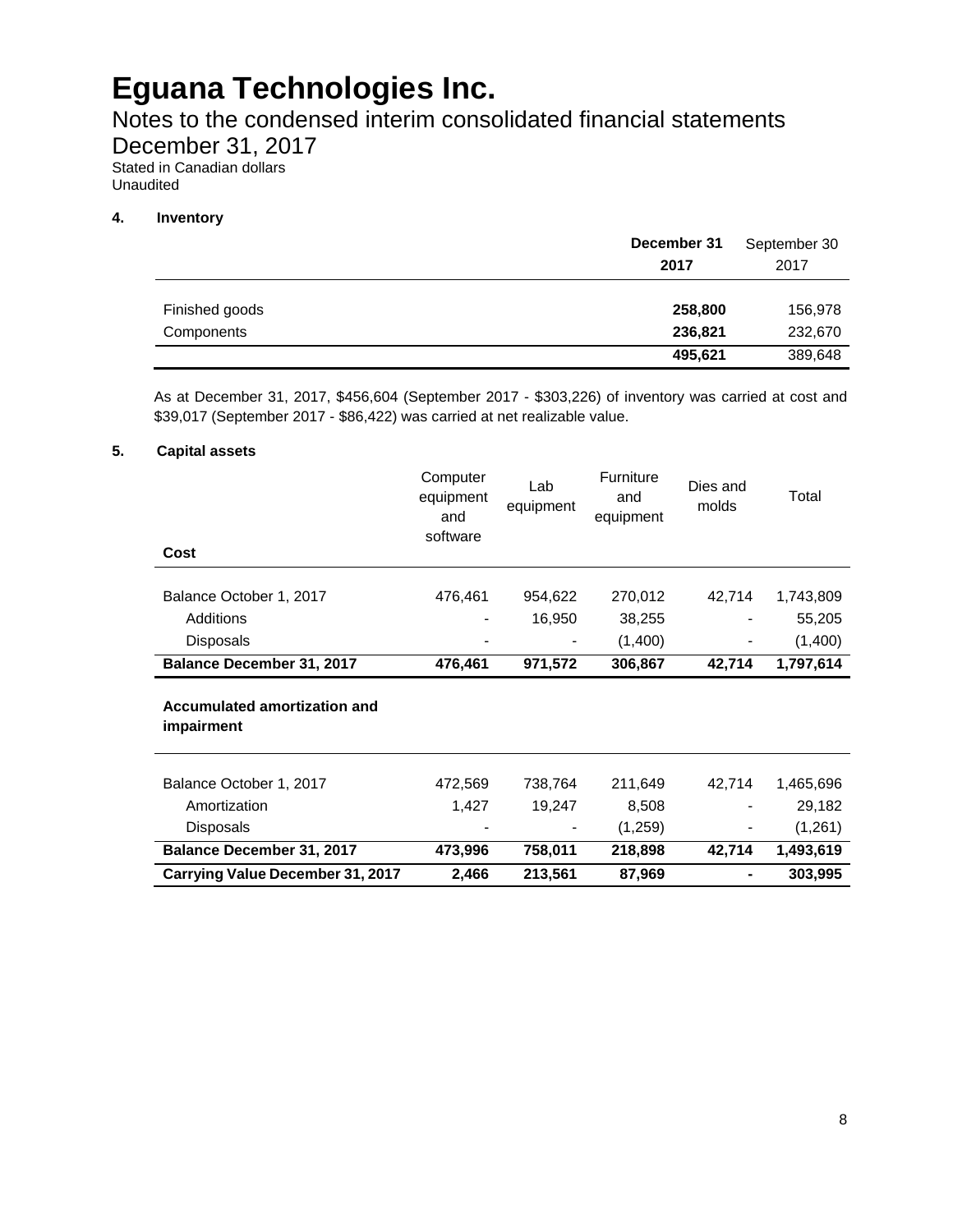### Notes to the condensed interim consolidated financial statements

December 31, 2017

Stated in Canadian dollars Unaudited

|                                                   | Computer<br>equipment<br>and<br>software | Lab<br>equipment | <b>Furniture</b><br>and<br>equipment | Dies and<br>molds | Total     |
|---------------------------------------------------|------------------------------------------|------------------|--------------------------------------|-------------------|-----------|
| Cost                                              |                                          |                  |                                      |                   |           |
| Balance October 1, 2016                           | 475,190                                  | 903,540          | 228,801                              | 42,714            | 1,650,245 |
| Additions                                         | 1,271                                    | 51,082           | 41,211                               |                   | 93,564    |
| <b>Disposals</b>                                  |                                          |                  |                                      |                   |           |
| Balance September 30, 2017                        | 476,461                                  | 954,622          | 270,012                              | 42,714            | 1,743,809 |
| <b>Accumulated amortization and</b><br>impairment |                                          |                  |                                      |                   |           |
| Balance October 1, 2016                           | 466,457                                  | 670,923          | 185,336                              | 42,714            | 1,365,430 |
| Amortization                                      | 6,112                                    | 67,841           | 26,313                               |                   | 100,266   |
| <b>Disposals</b>                                  |                                          |                  |                                      |                   |           |
| Balance September 30, 2017                        | 472,569                                  | 738,764          | 211,649                              | 42,714            | 1,465,696 |
| Carrying Value September 30, 2017                 | 3,892                                    | 215,858          | 58,363                               |                   | 278,113   |

Amortization of the capital assets is included in the consolidated statement of loss and comprehensive loss under the line item "general and administrative".

#### **6. Long-term debt and derivative liability**

|                                           | Long-term<br>debt | Derivative<br>liability | Total     |
|-------------------------------------------|-------------------|-------------------------|-----------|
| Balance October 1, 2017                   |                   |                         |           |
| Proceeds from issuance of long term debt  | 1,899,814         |                         | 1,899,814 |
| Fair value allocation to warrant exchange | (364,643)         | 364,643                 |           |
| Financing cost                            | (42, 938)         | (10, 198)               | (53, 136) |
| Accretion                                 | 11,553            |                         | 11,553    |
| Loss (gain) on foreign exchange           | (35,080)          |                         | (35,078)  |
| <b>Balance December 31, 2017</b>          | 1,468,706         | 354,445                 | 1,823,151 |
| Less: current portion                     | (131, 651)        | (354,445)               | (486,096) |
|                                           | 1,337,055         |                         | 1,337,055 |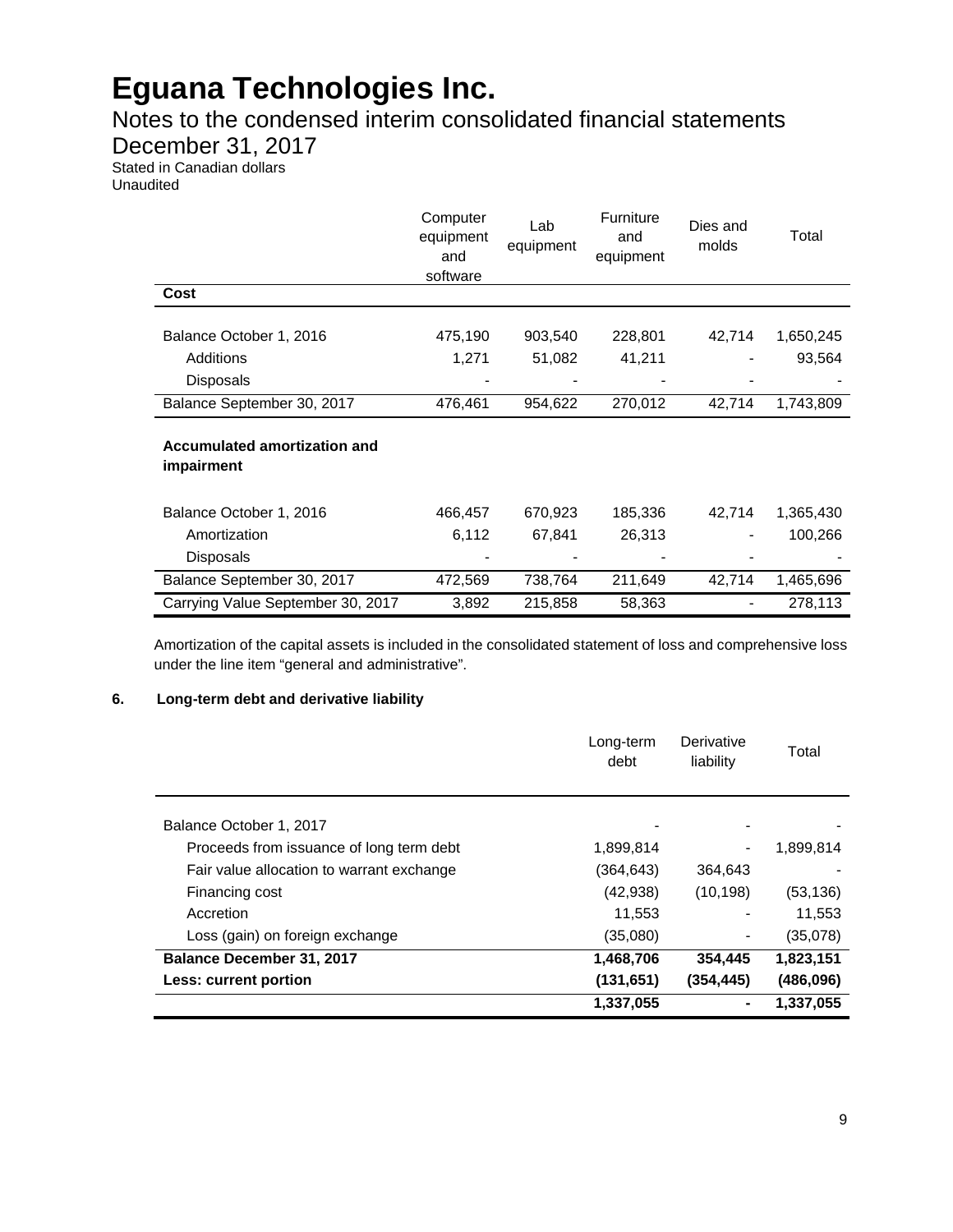### Notes to the condensed interim consolidated financial statements

December 31, 2017

Stated in Canadian dollars Unaudited

> In December 2017, the Company issued \$1,500,000 of debt in USD bearing an interest rate of 12.5% per annum which will be repaid in equal instalments starting in June 2018 for 30 months. The loan has first priority over all assets of the Company. Providing certain criteria are, the Company has the option to draw another \$1,500,000 USD from the lender prior to March 31, 2018. The Company may prepay the loan by paying all scheduled but unpaid payments. If prepayment occurs after 12 months the Company will receive a 15% discount off future interest owed. If prepayment occurs after 15 months the Company will receive a 25% discount off future interest owed. If prepayment occurs after 21 months the Company will receive a 35% discount off future interest owed.

> As part of the loan, the Company issued 2,951,733 warrants which convert into an equal number of shares with an exercise price of \$0.17 CAD and an expiry date of December 20, 2022. Currently, 2,213,800 warrants are exercisable and the remaining warrants will vest when the Company draws the additional \$1,500,000 USD. The exercisable warrants are exchangeable at the option of the holder for \$750,000 USD after the earlier of a liquidity event or September 30, 2021.

> The Company has measured the fair value of the warrant derivative liability with the residual assigned to the loan. The warrant derivative liability was estimated using the higher of the present value of the warrant exchange payment and the option pricing model. Financing fees of \$53,136 were allocated between the long-term loan and the derivative liability. The long term loan is a financial liability and will be accreted to its face value over the term of the loan using an effective interest rate of 27%.

> The derivative liability is carried at fair value through profit and loss and re-measured at each reporting date. The higher fair value was the present value of the warrant exchange payment using a discount rate of 27% and the value was determined to be \$364,643 less financing fees.

#### **7. Debentures**

|                                  | Debt<br>component<br>οf<br>debenture | Embedded<br>derivative | Total     |
|----------------------------------|--------------------------------------|------------------------|-----------|
|                                  |                                      |                        |           |
| Balance October 1, 2016          | 1,175,543                            | 18,936                 | 1,194,479 |
| Accretion                        | 215,372                              |                        | 215,372   |
| Repayments                       | (875, 549)                           | (9,548)                | (885,097) |
| Balance September 30, 2017       | 515,366                              | 9,388                  | 524,754   |
| Accretion                        | 31,303                               |                        | 31,303    |
| Change in fair value             | 43,903                               | (2, 123)               | 41,780    |
| Repayments                       | (590, 572)                           | (7,265)                | (597,837) |
| <b>Balance December 31, 2017</b> |                                      |                        |           |

In December 2017, the Company called all of the outstanding debentures at par and repaid principal of \$586,667. On the date of exercise, the carrying amount of the debentures was \$546,669 with the difference of \$43,903 recognized as part of financing costs. Interest of \$3,906 and royalties of \$7,265 was also paid. The accretion up to the date of exercise was recognized in financing cost.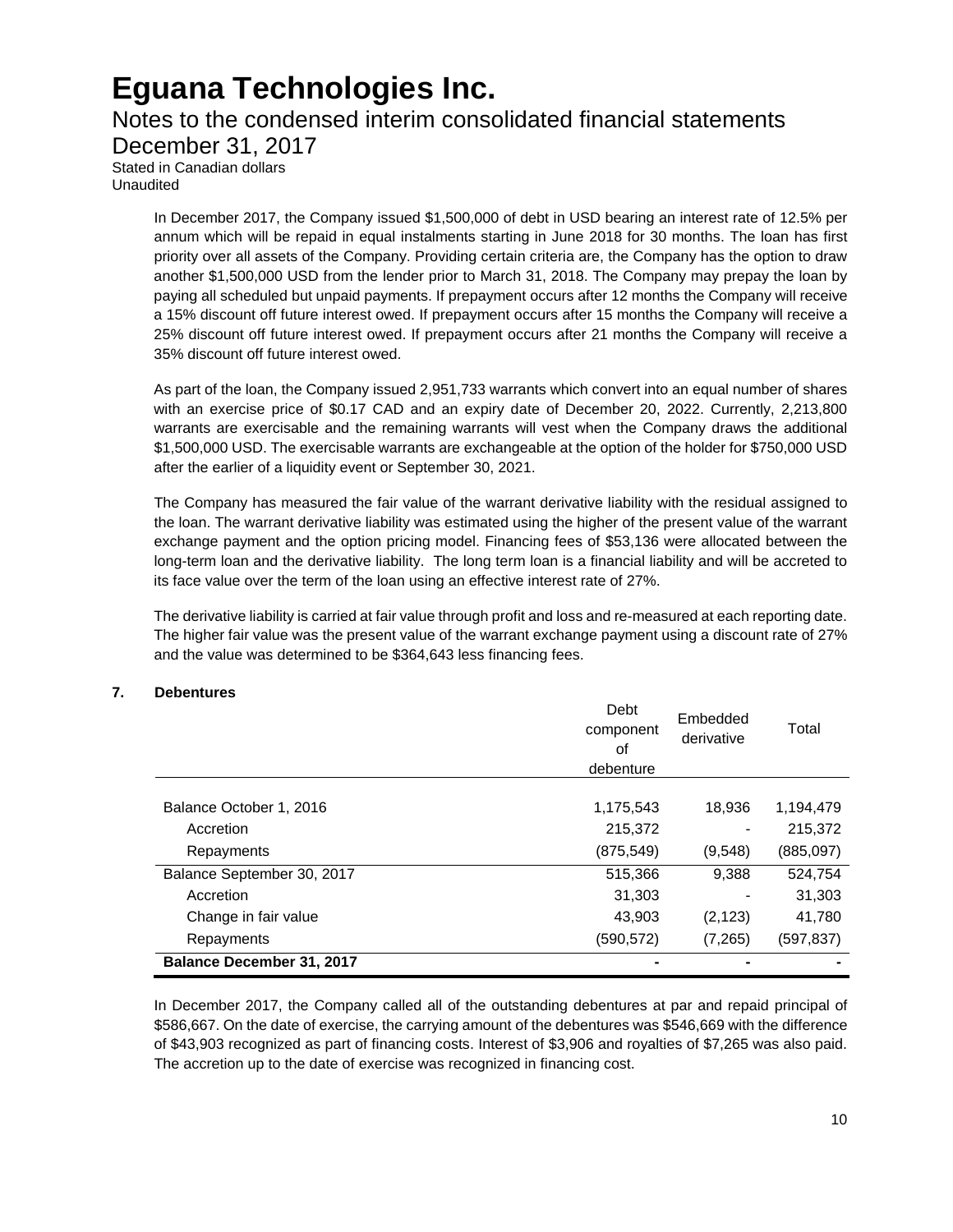Notes to the condensed interim consolidated financial statements

December 31, 2017

Stated in Canadian dollars Unaudited

#### **8. Other liabilities**

|                                  | 375,729                 | 138,509                               | 514,238    |
|----------------------------------|-------------------------|---------------------------------------|------------|
| Less: current portion            | (65, 307)               | (3,590)                               | (68, 897)  |
| <b>Balance December 31, 2017</b> | 441,036                 | 142,099                               | 583,091    |
| Loss (gain) on foreign exchange  |                         | 854                                   | 810        |
| Repayments                       | (36, 318)               |                                       | (36,318)   |
| Accretion                        | 23,207                  | 8,338                                 | 31,545     |
| Balance September 30, 2017       | 454,147                 | 132,907                               | 587,054    |
| Loss (gain) on foreign exchange  |                         | (7, 942)                              | (7, 942)   |
| Repayments                       | (157, 380)              | (35,566)                              | (192, 946) |
| Accretion                        | 107,757                 | 34,464                                | 142,221    |
| Balance October 1, 2016          | 503,770                 | 141,951                               | 645,721    |
|                                  | Settlement<br>Agreement | Contingent<br>liability<br>settlement | Total      |

#### **9. Common shares**

*Authorized,* unlimited number

*Issued*

|                                  | Number of<br>shares | Amount<br>$($ \$) |
|----------------------------------|---------------------|-------------------|
| Balance October 1, 2016          | 201,534,251         | 40,598,701        |
| Issuance of common shares        | 15,000,000          | 3,000,000         |
| Issuance costs                   |                     | (493, 609)        |
| Exercise of warrants             | 1,145,298           | 151,378           |
| Balance September 30, 2017       | 217,679,549         | 43,256,471        |
| <b>Balance December 31, 2017</b> | 217,679,549         | 43,256,471        |

In September 2017, the Company issued 15,000,000 Units at a price of \$0.20 per unit resulting in gross proceeds of \$3,000,000. Each Unit consisted of one common share and one-half of one common share purchase warrant (each whole warrant, a "Warrant"). The Warrants will be exercisable for a period of 24 months from the date of issuance at an exercise price of \$0.25. The fair value of the warrants is \$nil based on the residual method where proceeds are first allocated to common shares according to the quoted price of the common shares at the time of issuance and any residual is allocated to warrants. As consideration for acting as Agents in connection with the Offering, the Agents were paid a cash commission of \$194,026 and were granted an aggregate of 1,067,136 non-transferrable compensation options entitling the Agents to purchase up to 1,067,136 common shares of the Corporation at a price of \$0.20 per unit for a period of 24 months from the date of closing. The Black-Scholes option model was used to calculate the fair value of the warrants using a nil dividend yield, a 0.75% interest rate and a volatility of 107%. The fair market value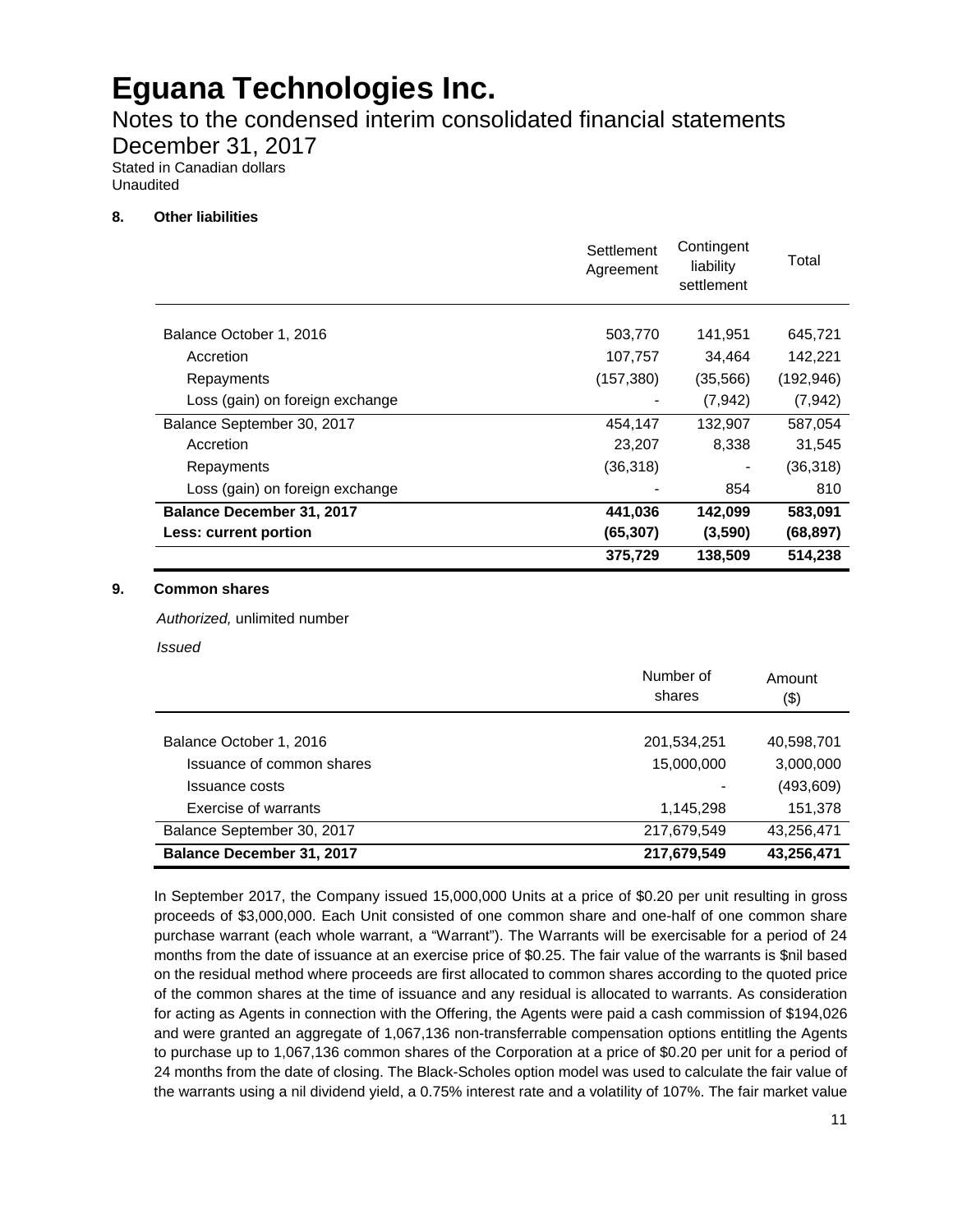### Notes to the condensed interim consolidated financial statements

December 31, 2017

Stated in Canadian dollars Unaudited

> at issuance was \$126,463. Other costs of \$173,119 related to the issue of the Units were also incurred bringing the total cost of issuance to \$493,608.

#### *Weighted average number of common shares*

The weighted average number of shares as at December 31, 2017 and December 31, 2016 were determined by excluding preferred shares, stock options and warrants as the Company was in a loss position.

#### **10. Preferred shares**

The Corporation is authorized to issue an unlimited number of convertible \$10, 8% redeemable First Preferred shares, issuable in series. As of December 31, 2017, and as at the date hereof, there is 1 First Preferred Share, Series 8 issued and outstanding.

The holder of the First Preferred, Series 8 share, is entitled to receive notice of and to attend all meetings of the shareholders and, except for the right to designate one director to the Board of Directors or as otherwise required by the Alberta Business Corporations Act, the holder is not entitled to vote at any meeting of the shareholders.

#### **11. EGT Markets Limited Partnership**

EGT Markets Limited Partnership, is an Alberta limited partnership, which carries on the business of commercializing manufacturing and marketing inverters under license from Eguana and certain of Eguana's subsidiaries. The general partner of EGTLP is Sustainable Energy Systems Inc. ("SES") which exercises control over EGTLP's operations. The limited partners of EGTLP are Eguana, and from time to time, private investors who have provided capital to EGTLP by purchasing LP Units at a price of \$1,000 per LP Unit. No LP Units were issued in the three month periods ending December 31, 2017 and 2016.

As limited partners of EGTLP, on December 31 of each year the LP Unit Holders are entitled to deduct their share of non-capital losses of EGTLP for the year to a maximum of \$1,000 per LP Unit. As a result, 99.99% of non-capital losses are not available to Eguana to offset future taxable income realized by the Company.

The financial results of EGTLP have been consolidated with the financial results of Eguana since inception as SES has full control over the operations of EGTLP and Eguana has at all times the right to acquire all the LP Units not held by it directly.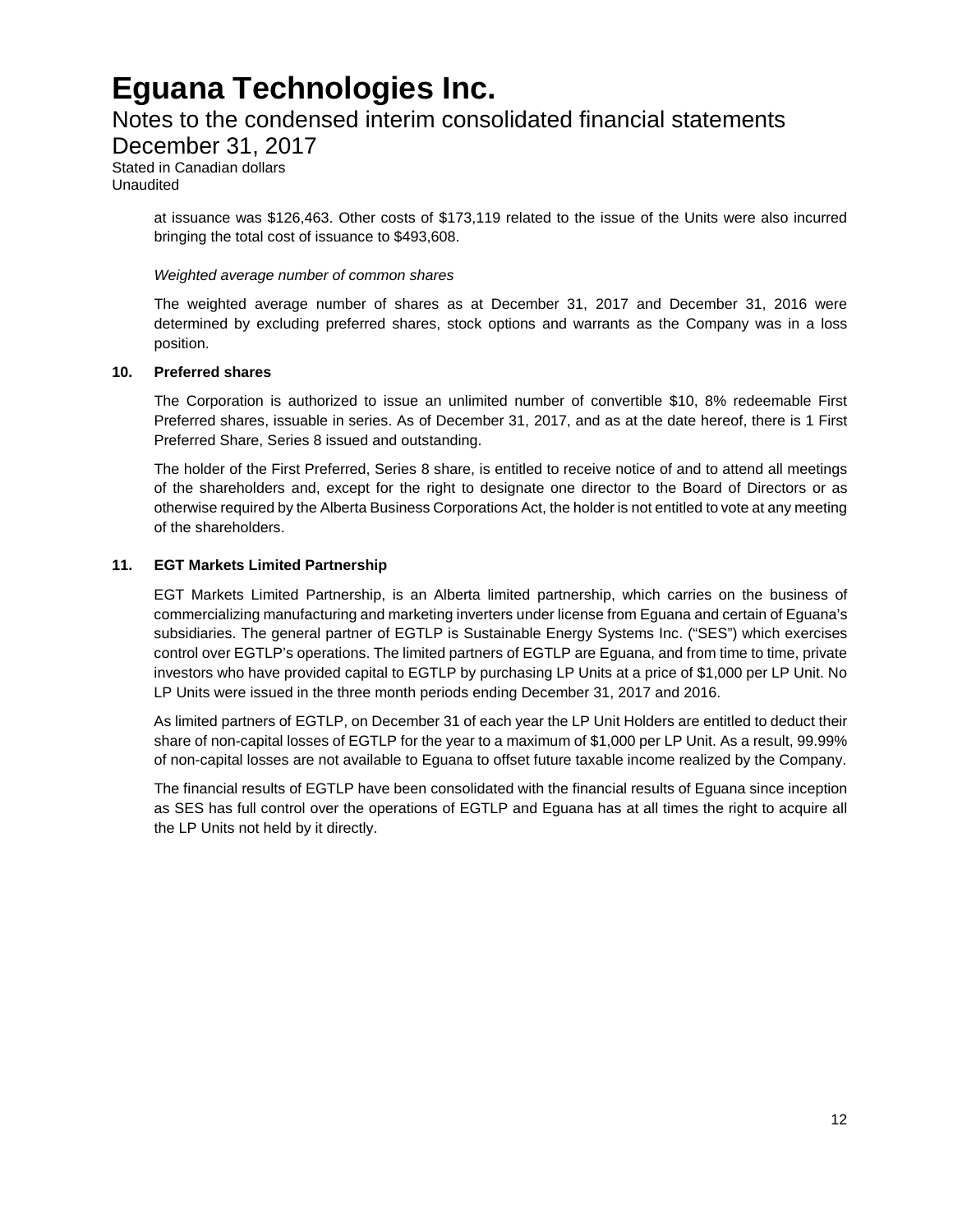Notes to the condensed interim consolidated financial statements

December 31, 2017

Stated in Canadian dollars Unaudited

#### **12. Warrants**

Changes in the Company's purchase warrants are as follows:

|                                  | Issued and<br>outstanding | <b>Broker</b><br>warrants | Total<br>purchase<br>warrants | Allocated<br>fair market<br>value |
|----------------------------------|---------------------------|---------------------------|-------------------------------|-----------------------------------|
| Balance October 1, 2016          | 9,959,946                 | 8,379,710                 | 18,339,656                    | \$1,380,291                       |
| Warrants exercised               | -                         | (1, 145, 298)             | (1, 145, 298)                 | (83,094)                          |
| Warrants expired                 | (608,000)                 | (788, 174)                | (1,396,174)                   | (301, 801)                        |
| Warrants issued                  | 7,500,000                 | 1,067,138                 | 8,567,138                     | 126,463                           |
| Balance September 30, 2017       | 16,851,946                | 7,513,376                 | 24,365,322                    | 1,121,859                         |
| Warrants expired                 | (1,250,000)               | (400,000)                 | (1,650,000)                   | (149, 892)                        |
| Warrants issued (1)              | 2,951,733                 |                           | 2,951,733                     |                                   |
| <b>Balance December 31, 2017</b> | 18,553,679                | 7,113,376                 | 25,667,055                    | \$971,967                         |

Outstanding warrants at December 31, 2017 were as follows:

| Range of exercise prices                 | Warrants   | Weighted<br>average<br>prices (\$) | Weighted<br>average<br>years to<br>expiry |
|------------------------------------------|------------|------------------------------------|-------------------------------------------|
| $$0.01 - $0.30$                          | 17,293,276 | 0.19                               | 1.95                                      |
| $$0.31 - $0.40$                          | 8,373,779  | 0.39                               | 1.98                                      |
| Balance December 31, 2017 <sup>(1)</sup> | 25,667,055 | 0.26                               | 1.96                                      |

(1) As part of the issuance of long term debt in December 2017, the Company issued 2,951,733 warrants which convert into an equal number of shares with an exercise price of \$0.17 and an expiry date of December 20, 2022. 737,933 of the warrants have not yet met their vesting conditions. Refer to note 6 for additional details.

#### **13. Contributed surplus**

The Company established the Stock Option Plan, which is accounted for in contributed surplus, whereby the Company may grant options to purchase common shares to directors, officers, employees, and consultants. The Stock Option Plan allows for a maximum term on any options of ten years. The Company, at the discretion of the board of directors, may issue up to a maximum of 12,421,303 options. The shareholders approved the Stock Option Plan on July 22, 2016. The minimum price at which the options may be granted is the closing price of the common shares on the TSX-V on the date immediately prior to the date of issue.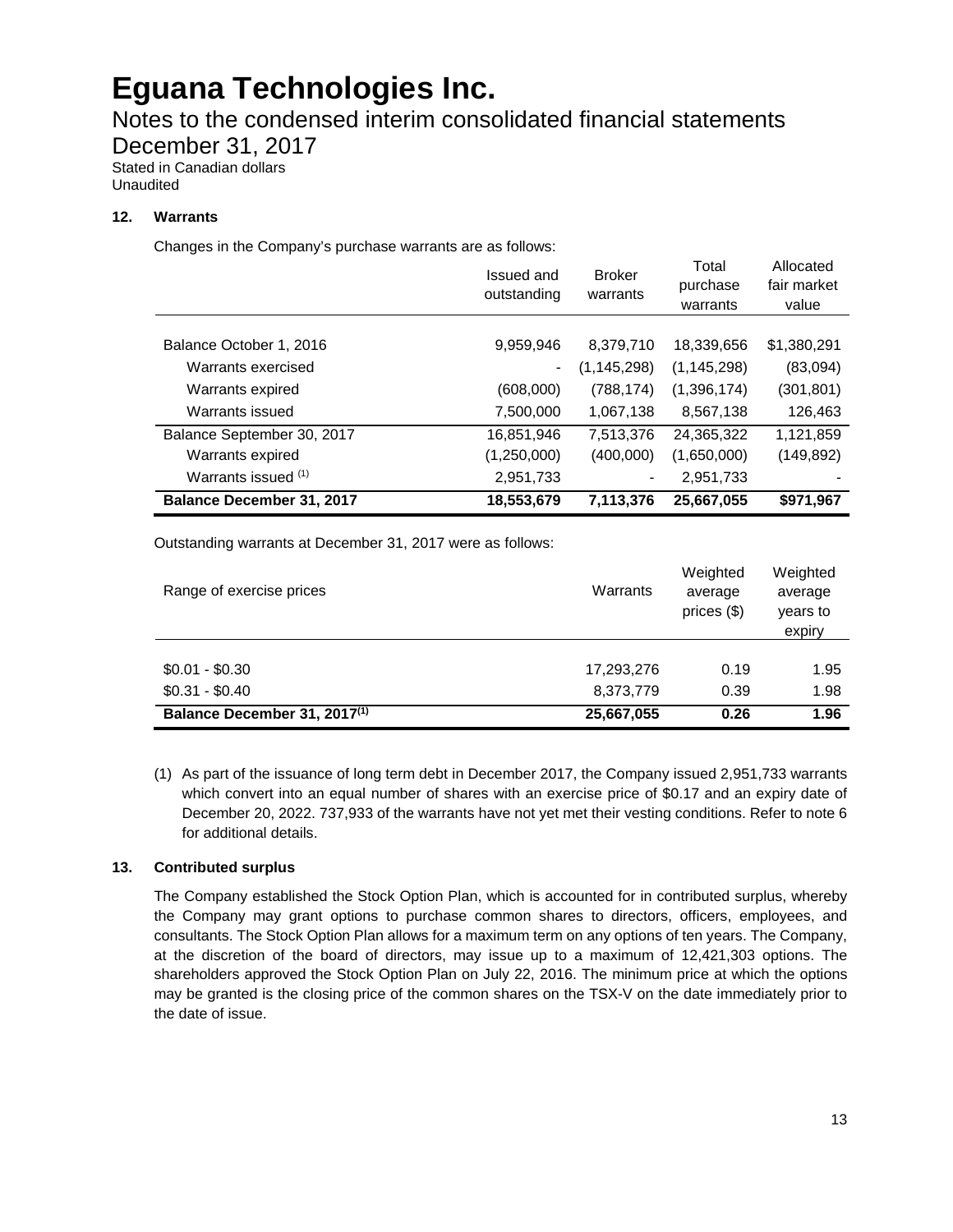Notes to the condensed interim consolidated financial statements

December 31, 2017

Stated in Canadian dollars Unaudited

|                                  | Number of<br>options to<br>employees | Weighted<br>average<br>price to<br>employees | Number of<br>options to<br>non-<br>employees | Weighted<br>average<br>price to<br>non-<br>employees |
|----------------------------------|--------------------------------------|----------------------------------------------|----------------------------------------------|------------------------------------------------------|
|                                  |                                      |                                              |                                              |                                                      |
| Balance October 1, 2016          | 4,244,319                            | 0.32                                         | 2,405,264                                    | 0.30                                                 |
| Granted                          |                                      |                                              | 450,000                                      | 0.25                                                 |
| Forfeited                        | (35,000)                             | (0.26)                                       | (180,000)                                    | (0.48)                                               |
| Balance September 30, 2017       | 4,209,319                            | 0.32                                         | 2,675,264                                    | 0.28                                                 |
| Granted                          | 1,810,000                            | 0.21                                         | 40.000                                       | 0.18                                                 |
| <b>Balance December 31, 2017</b> | 6,019,319                            | 0.29                                         | 2,715,264                                    | 0.28                                                 |

The following summarizes information about stock options outstanding as at December 31, 2017:

|                                  | Outstanding options |                                     |                                           | Exercisable options |                                      |
|----------------------------------|---------------------|-------------------------------------|-------------------------------------------|---------------------|--------------------------------------|
|                                  | Options             | Weighted<br>average<br>price $(\$)$ | Weighted<br>average<br>years to<br>expiry | Options             | Weighted<br>average<br>price $($ \$) |
| $$0.01 - $0.30$                  | 4,927,500           | 0.22                                | 6.15                                      | 3,947,494           | 0.23                                 |
| $$0.31 - $0.40$                  | 3,747,083           | 0.36                                | 6.21                                      | 700.000             | 0.33                                 |
| $$0.41 - $0.50$                  | 60,000              | 0.44                                | 6.30                                      | ۰                   |                                      |
| <b>Balance December 31, 2017</b> | 8,734,583           | 0.28                                | 6.16                                      | 4,647,494           | 0.24                                 |

The total share-based compensation calculated for the three-months ended December 31, 2017, was \$207,888 (2016 – \$17,913).

In January 2017, the Company issued 200,000 stock options with an exercise price of \$0.27 to the Interim Chief Financial Officer. The options vested immediately and expire five years from the grant date. The fair value of the options was determined to be \$47,390.

In April 2017, the Company issued 250,000 stock options with an exercise price of \$0.23 to the Business Development Manager. The options vested immediately and expire five years from the grant date. The fair value of the options was determined to be \$50,407. The contract allows for the Business Development Manager to earn up to 910,000 options if certain sales metrics are achieved.

In October 2017, the Company granted incentive stock options to acquire up to an aggregate of 1,810,000 common shares at a strike price of \$0.21 per share. Of the options granted 1,175,000 have been granted to directors and officers of the Company and the remainder to employees. The incentive stock options represent the 2017 annual grant. 600,000 of the 1,810,000 options vest immediately with an expiry of October 2022 and 1,210,000 options vest in three equal tranches with the first tranche to vest immediately and the remainder over two years with an expiry of October 2027. The fair value of the options was determined to be \$315,259.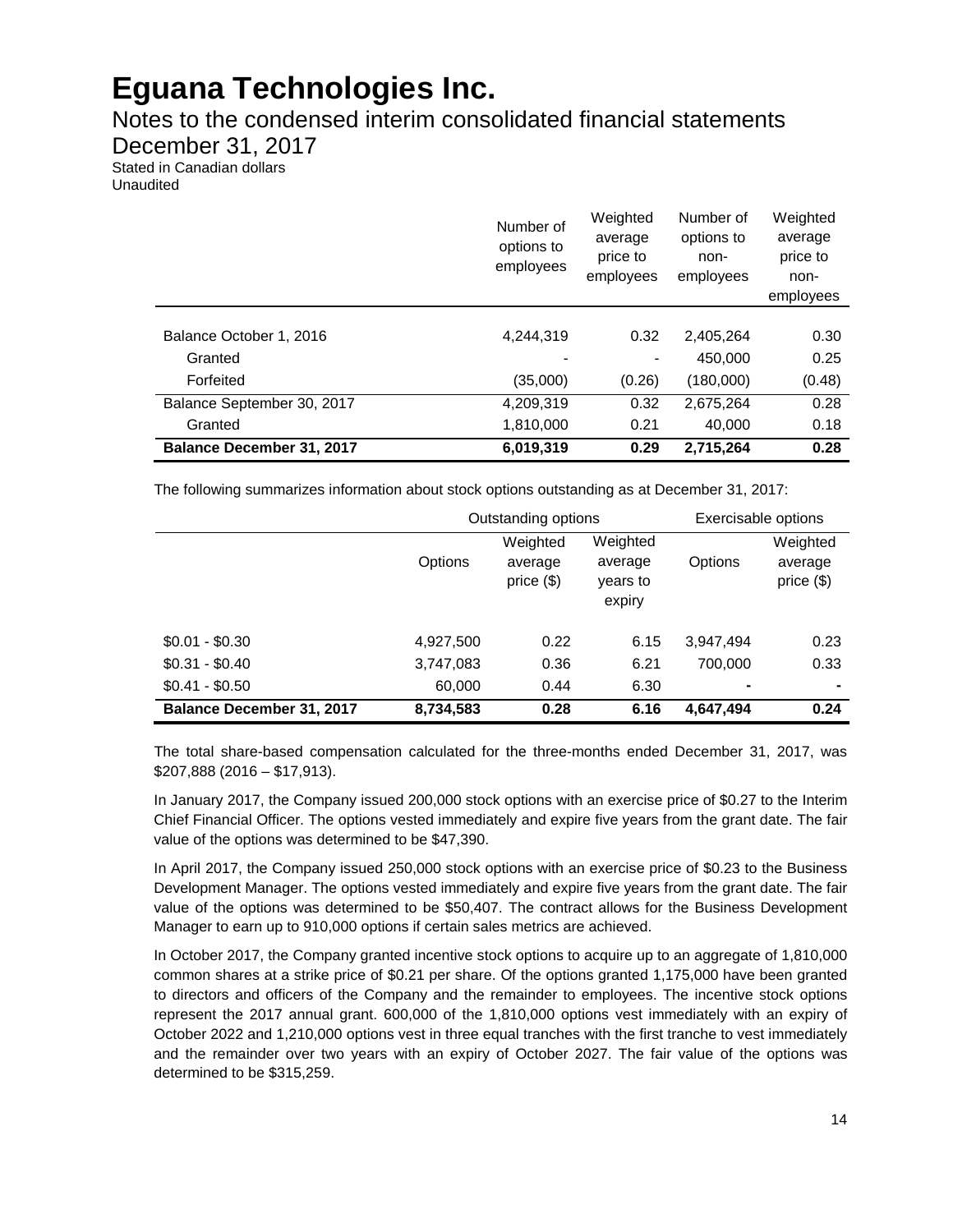### Notes to the condensed interim consolidated financial statements

December 31, 2017

Stated in Canadian dollars Unaudited

> In November and December 2017, the Company granted incentive stock options to acquire up to an aggregate of 40,000 common shares to a consultant for milestones he achieved. The exercise price of the incentive options was \$0.18 vesting immediately with a five-year expiry. The fair value of the options was determined to be \$6,140.

> The fair values of Eguana stock options granted have been estimated on their respective grant dates using the Black-Scholes valuation model and the following assumptions:

|                             | December 31<br>2017 | September 30<br>2017 |
|-----------------------------|---------------------|----------------------|
| Risk free interest rate     | $0.75 - 1.00\%$     | 0.5%                 |
|                             |                     |                      |
| Expected volatility (1)     | $121 - 130%$        | 121 - 166%           |
| Dividend yield              | ۰                   |                      |
| Expected life (years)       | $5 - 10$            | $5 - 10$             |
| Weighted average fair value | 0.175               | 0.25                 |

(1) Expected volatility is estimated by considering historic average share price volatility over 5 and 10 years

#### **14. Capital management**

The Company's objective when managing capital is to safeguard the entity's ability to continue as a going concern, so that it can continue to provide returns for shareholders and benefits for other stakeholders. The Company sets the amount of capital in proportion to risk. The Company manages the capital structure and makes adjustments to it in light of changes in economic conditions and the risk characteristics of the underlying assets. The Company's objective is met by obtaining adequate equity funding to provide for the possibility that cash flows from operations will not be sufficient to meet future cash flow requirements. The Board of Directors does not establish quantitative return on capital criteria for management; but rather promotes year over year sustainable profitable growth.

The Company defines capital as the aggregate of total shareholders' equity (deficiency) and bank debt less cash as follows:

|                                         | December 31<br>2017 | September 30<br>2017 |
|-----------------------------------------|---------------------|----------------------|
| Total shareholders' equity (deficiency) | (2,026,286)         | (1,031,261)          |
| Long-term debt                          | 1,468,706           |                      |
| Cash                                    | (2,008,646)         | (2,568,346)          |
|                                         | (2,566,226)         | (3,599,607)          |

#### **15. Financial instruments and financial risk management**

#### *Credit risk*

The credit risk on cash is considered to be limited because the counterparties are financial institutions with high credit ratings assigned by international credit rating agencies.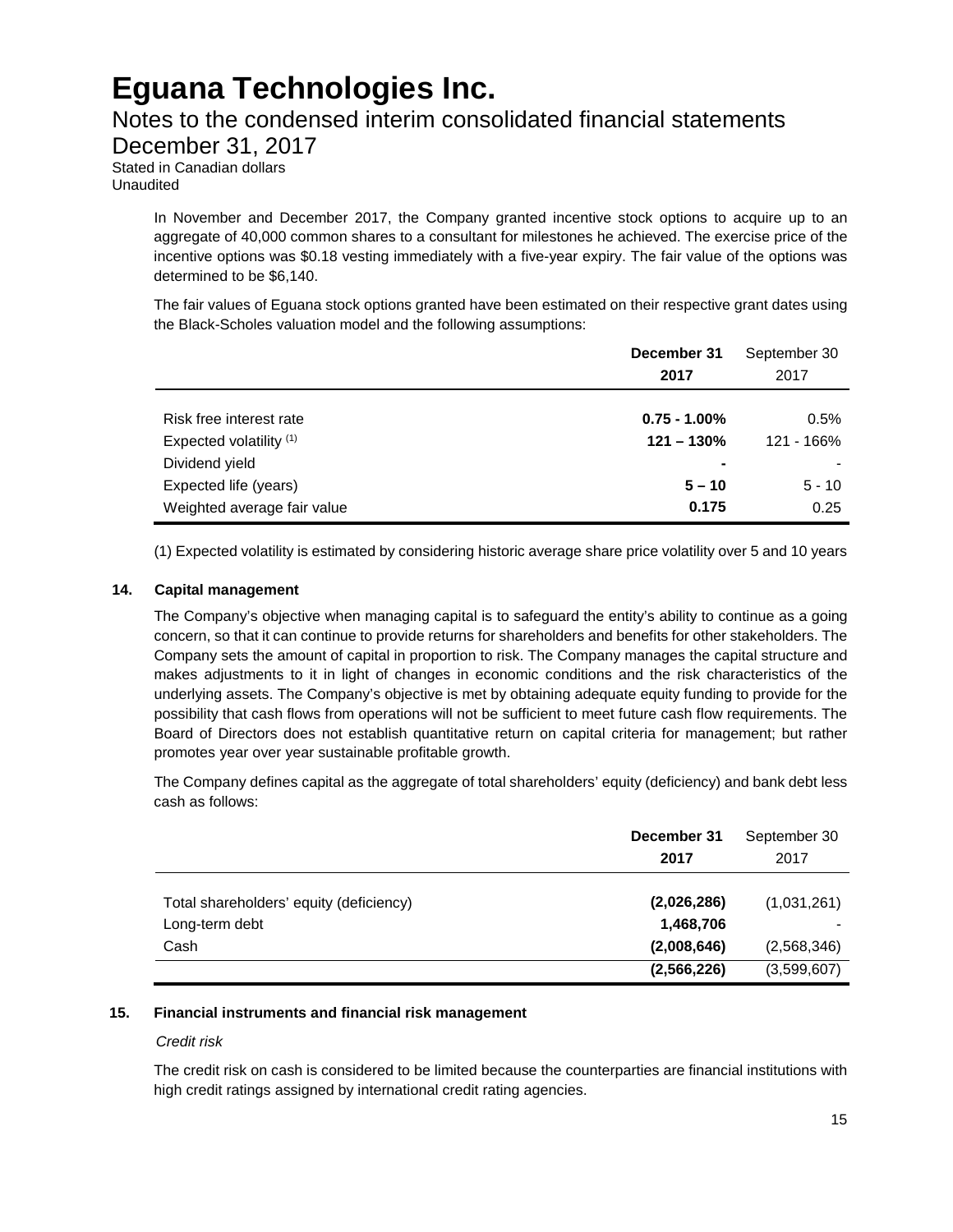### Notes to the condensed interim consolidated financial statements

December 31, 2017

Stated in Canadian dollars Unaudited

> The Company has significant credit risk exposure on accounts receivable with one counterparty at December 31, 2017. Approximately 98% of the total accounts receivable is due from the one customer (December 2016 – 73% - two counterparties).

The following table illustrates the Company's receivables:

|                                       | December 31<br>2017 | September 30<br>2017 |
|---------------------------------------|---------------------|----------------------|
|                                       |                     |                      |
| Trade                                 | 764,049             | 385,759              |
| <b>Taxation authorities</b>           | 70,381              | 35,516               |
|                                       | 834,430             | 421,275              |
| Less: allowance for doubtful accounts | ۰                   |                      |
|                                       | 834,430             | 421,275              |

The Company assesses quarterly if there should be any impairment of the financial assets of the Company. During the three-month period ended December 31, 2017, there was \$nil of bad debts expensed (2016 – \$nil).

The maximum exposure to credit risk is represented by the carrying amount on the consolidated statement of financial position. As at December 31, 2017 there are \$501,102 of financial assets that the Company considers past due (September 30, 2017 - \$382,427).

The following is a schedule of trade receivables:

|                                   | December 31 | September 30 |
|-----------------------------------|-------------|--------------|
|                                   | 2017        | 2017         |
| Neither impaired or past due      | 262,947     | 3,332        |
| Past due in the following periods |             |              |
| $31 - 60$ days                    | 492,521     | 25,164       |
| $61 - 90$ days                    | -           | 13,089       |
| Over 90 days                      | 8,581       | 344,174      |
|                                   | 764,049     | 385,759      |

#### *Liquidity risk*

The Company's operating cash requirements, including amounts projected to complete the Company's existing capital expenditure program, are continuously monitored and adjusted as input variables change. These variables include, but are not limited to, future bank lines and government assistance. As these variables change, liquidity risks may necessitate the need for the Company to conduct equity issues or obtain debt financing. There is no assurance that adequate funds from equity or debt markets will be available to the Company in a timely manner. The Company also mitigates liquidity risk by maintaining an insurance program to minimize exposure to insurable losses.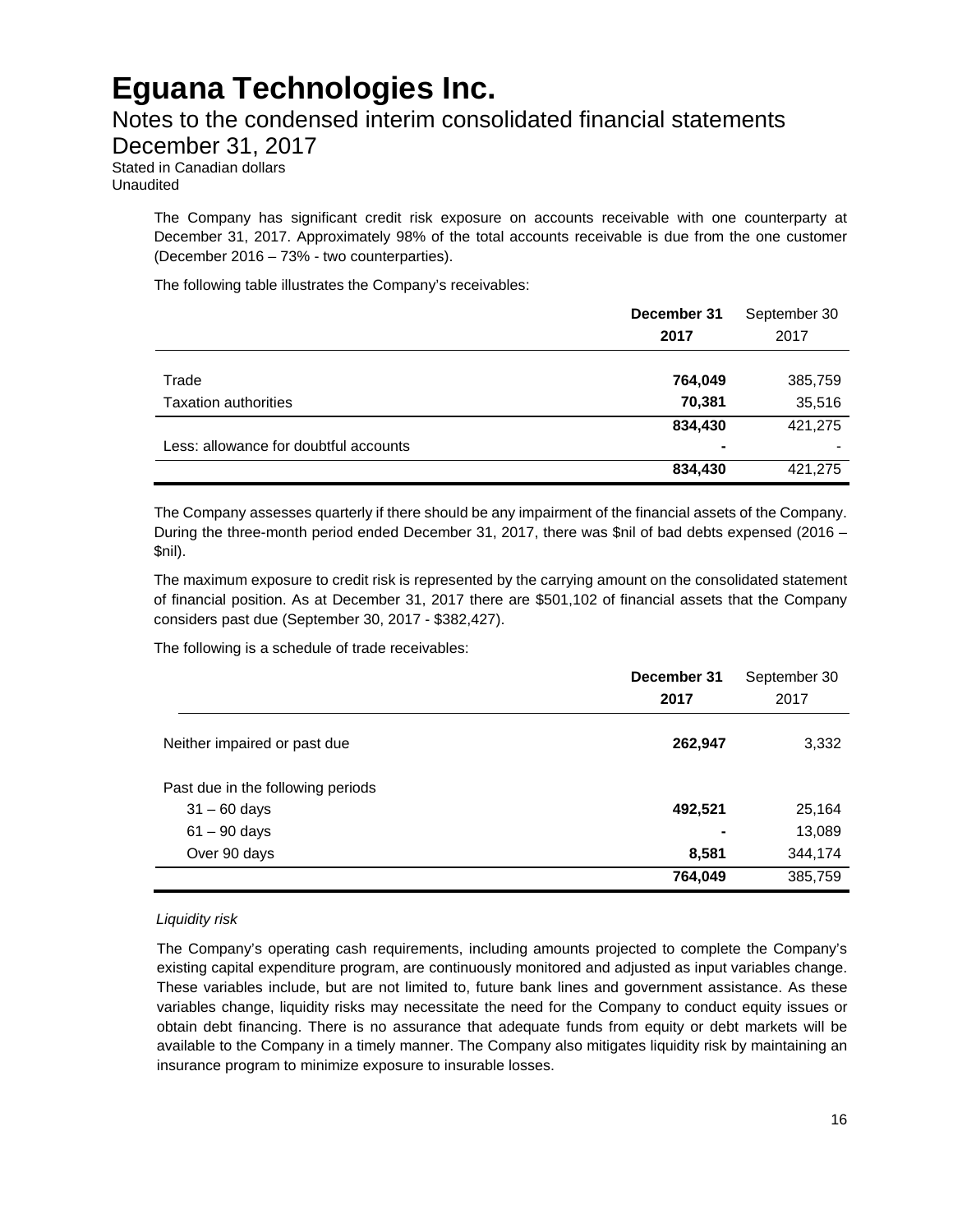### Notes to the condensed interim consolidated financial statements

December 31, 2017

Stated in Canadian dollars Unaudited

The following are the contractual undiscounted maturities of financial liabilities at December 31, 2017:

|                                          | < 1 Year  | $1 - 3$ Years | <b>Thereafter</b> | Total     |
|------------------------------------------|-----------|---------------|-------------------|-----------|
|                                          |           |               |                   |           |
| Accounts payable and accrued liabilities | 3,110,901 | $\,$          | $\blacksquare$    | 3,110,901 |
| Deferred revenue                         | 339,650   |               | $\blacksquare$    | 339,650   |
| Long-term debt                           | 533,543   | 1,741,966     | $\blacksquare$    | 2,275,509 |
| <b>Other liabilities</b>                 | 193,083   | 389.410       | 432.458           | 1.014.951 |
|                                          | 4,177,177 | 2,131,376     | 432,458           | 6,741,011 |

The derivative liability allows the exercisable warrants to be exchanged at the option of the holder for \$750,000 USD after the earlier of a liquidity event or September 30, 2021.

#### *Foreign currency risk*

The Company's exposure to currency risk on financial instruments based on carrying amount in Canadian currency was as follows for as at December 31, 2017:

|                                          | <b>Euros</b>  | <b>US Dollars</b> | Total       |
|------------------------------------------|---------------|-------------------|-------------|
|                                          |               |                   |             |
| Cash                                     | 61,177        | 1,792,158         | 1,853,336   |
| Accounts receivable                      | 2,155         | 760,008           | 762,163     |
| Deposits                                 | 54,276        | 209,386           | 263,662     |
| Accounts payable and accrued liabilities | (1,265,652)   | (456, 790)        | (1,722,442) |
| Long term debt                           |               | (1,468,706)       | (1,468,706) |
| Provisions                               | (168,337)     |                   | (168, 337)  |
| Deferred revenue                         | 1.787         | (270, 264)        | (268, 477)  |
| <b>Other liabilities</b>                 |               | (142, 100)        | (142, 100)  |
|                                          | (1, 314, 594) | 423,693           | (890, 902)  |

Assuming all other variables remain constant, a \$0.05 change in the Canadian/US exchange rate would increase the Company's net loss by approximately \$16,879 for the three-month period ended December 31, 2017 (2016 - \$14,230). Assuming all other variables remain constant, a \$0.05 change in the Canadian/Euro exchange rate would increase the Company's net loss by approximately \$43,721 for the three-month period ended December 31, 2017 (2016 - \$38,628). An opposite change in the Canadian/US exchange rate and the Canadian/Euro exchange rate will result in an opposite impact on net loss. The Company had no forward exchange rate contracts in place as at or during the three-month period ended December 31, 2017.

The derivative liability allows the exercisable warrants to be exchanged at the option of the holder for \$750,000 USD after the earlier of a liquidity event or September 30, 2021.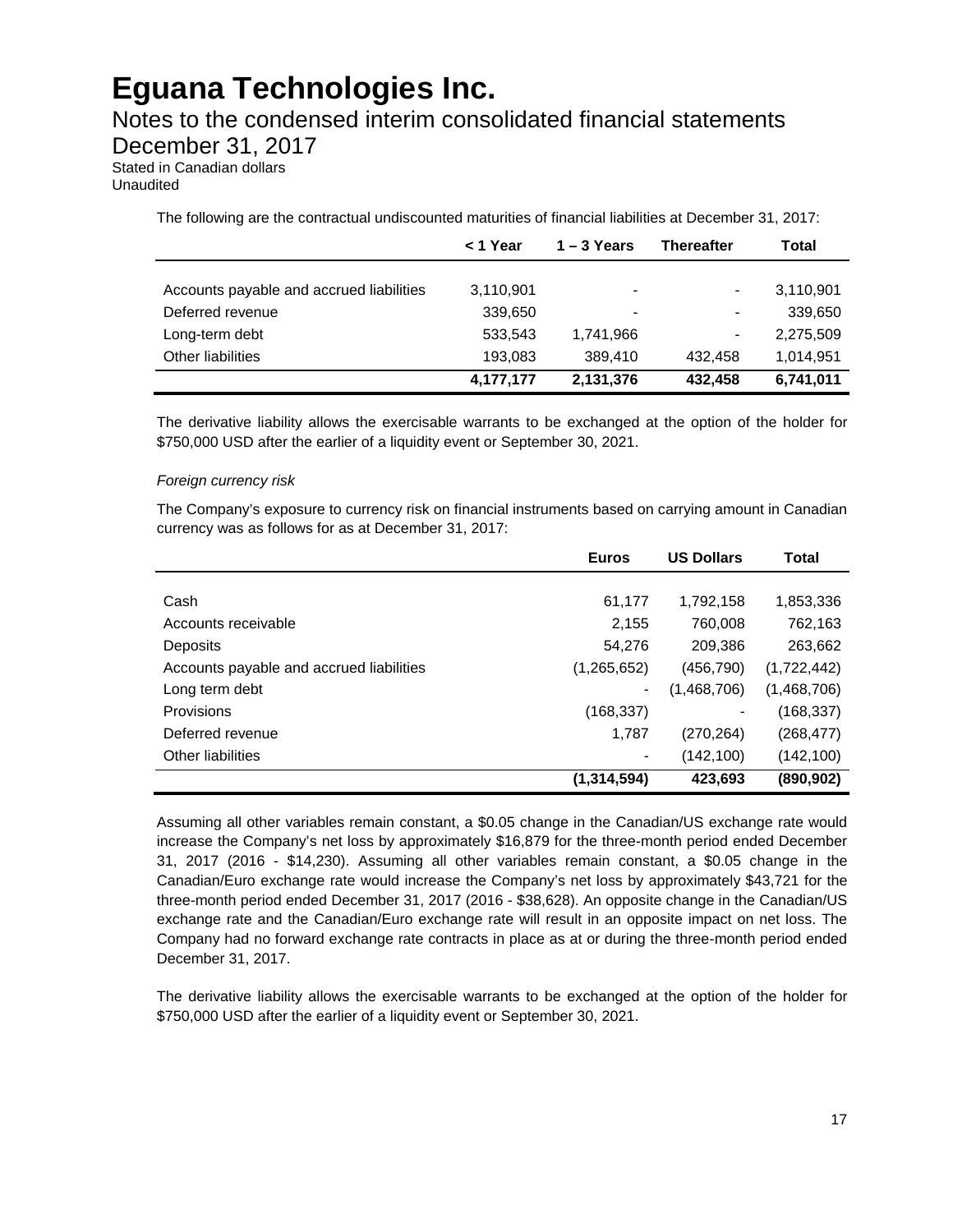### Notes to the condensed interim consolidated financial statements

December 31, 2017

Stated in Canadian dollars Unaudited

#### *Interest rate risk*

Interest rate risk refers to the risk that cash flows associated with the instrument will fluctuate due to changes in market interest rates. The Company currently does not use interest rate hedges, fixed interest rate contracts or variable rate debt to manage the Company's exposure to interest rate fluctuations.

#### *Fair value*

The carrying value and fair value of financial instruments at December 31, 2017, is disclosed below by financial instrument category:

|                                          | Carrying<br>value | <b>Fair value</b> |
|------------------------------------------|-------------------|-------------------|
| Accounts receivable                      | 834.430           | 834.430           |
| Accounts payable and accrued liabilities | 3,110,901         | 3,110,901         |
| Derivative liability                     | 354.445           | 354.445           |

The Company categorizes its financial instruments carried at fair value into one of three different levels depending on the observability of the inputs employed in the measurement. The Company valued cash using Level 1 input, the other liabilities, debentures and long-term loan were measured at fair value on initial recognition using Level 2 inputs (Notes 6-8) and the derivative liability and the embedded derivatives on the Company's debentures were measured at fair value using level 3 inputs (Note 6 & 7).

- Level 1 Quoted prices are available in active markets for identical assets or liabilities as of the reporting date. Active markets are those in which transactions occur in sufficient frequency and volume to provide pricing information on an ongoing basis.
- Level 2 Pricing inputs are other than quoted prices in active markets included in Level 1. Prices in Level 2 are either directly or indirectly observable as of the reporting date. Level 2 valuations are based on inputs, including quoted forward prices for commodities, time value and volatility factors, which can be substantially observed or corroborated in the marketplace.
- Level 3 Valuations in this level are those with inputs for the asset or liability that are not based on observable market data.

#### **16. Related party transactions**

Other than as disclosed elsewhere in these condensed interim consolidated financial statements, the Company had the following related party transactions:

| Salaries and benefits            | Three months ended |         |  |
|----------------------------------|--------------------|---------|--|
|                                  | 2017               | 2016    |  |
|                                  |                    |         |  |
| General and administrative       | 70,550             | 72,388  |  |
| Product research and development | 14.620             | 12,993  |  |
| Selling and marketing            | 59.314             | 30.316  |  |
|                                  | 144.484            | 115.697 |  |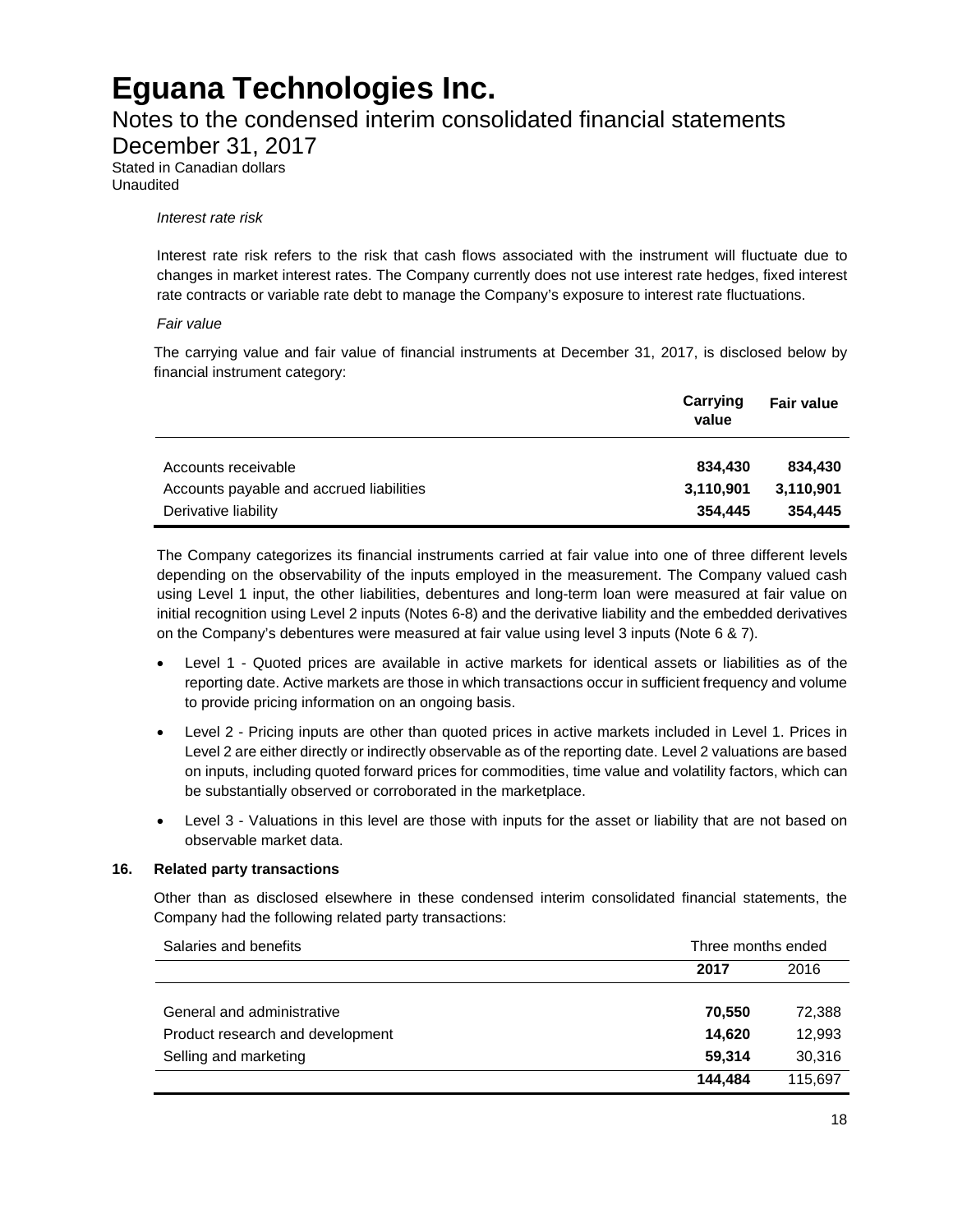### Notes to the condensed interim consolidated financial statements

December 31, 2017

Stated in Canadian dollars Unaudited

> Included in accounts payable and accrued liabilities is \$244,022 (September 30, 2017 - \$276,250) due to directors and key management personnel.

> Share based expenses to officers and a director was \$150,429 during Q1 2017 (Note 13) and nil in Q1 2016.

> In September 2017, key management personnel and the significant shareholder of the Company purchased 1,825,000 units at \$0.20 a unit (Note 9).

#### **17. Financing costs**

|                                | Three months ended |                          |
|--------------------------------|--------------------|--------------------------|
|                                | 2017               | 2016                     |
| Accretion on debentures        | 31,303             | 66,821                   |
| Accretion of other liabilities | 31,545             | 34,797                   |
| Accretion of long term debt    | 11,553             |                          |
| Change in fair value           | 41,780             | $\,$                     |
| Other accretion                | 460                | $\overline{\phantom{a}}$ |
|                                | 116,641            | 101,618                  |

|                 |         | Three months ended |  |
|-----------------|---------|--------------------|--|
|                 | 2017    | 2016               |  |
|                 |         |                    |  |
| Wages           | 350,683 | 312,538            |  |
| <b>Benefits</b> | 23,987  | 21,086             |  |
|                 | 374,670 | 333,624            |  |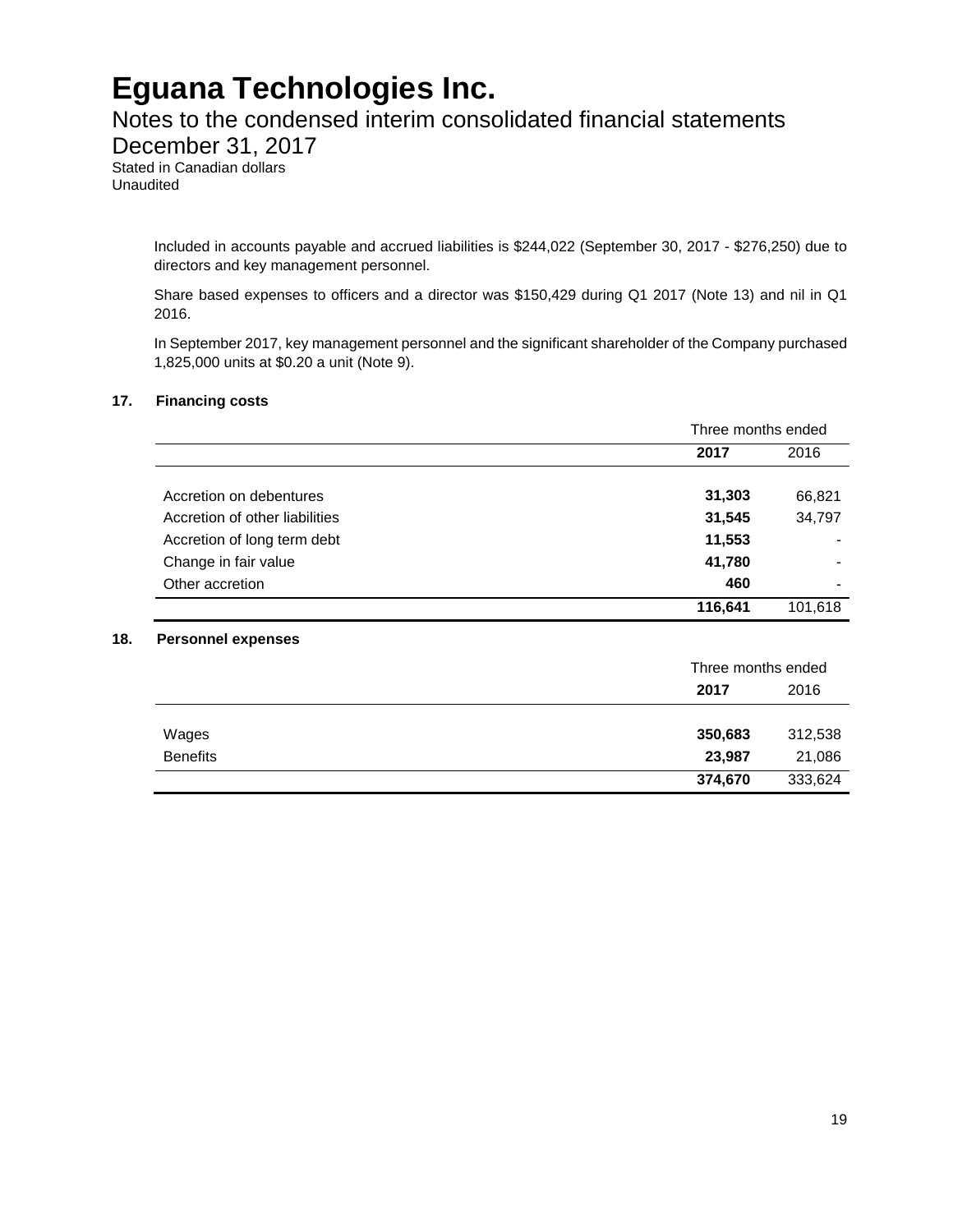### Notes to the condensed interim consolidated financial statements

December 31, 2017

Stated in Canadian dollars Unaudited

#### **19. Supplemental information**

The changes in non-cash working capital for the three-months ended December 31, 2017 and 2016 is as follows:

|                                          | Three months ended |            |
|------------------------------------------|--------------------|------------|
|                                          | 2017               | 2016       |
| Operating activities                     |                    |            |
|                                          |                    |            |
| Decrease (increase) in assets            |                    |            |
| Accounts receivable and advances         | (438, 655)         | (213, 626) |
| Inventory                                | (105, 972)         | (260, 935) |
| Prepaid expenses and deposits            | (147,302)          | 36,075     |
|                                          | (691, 929)         | (438, 486) |
| Increase (decrease) in liabilities       |                    |            |
| Accounts payable and accrued liabilities | 78,081             | (119, 830) |
| Deferred revenue                         | (301, 929)         | 74,064     |
|                                          | (915, 777)         | (484, 252) |

#### **20. Commitments**

At December 31, 2017, Eguana had commitments for the Calgary premise and purchase obligations as follows:

| Less than one year         | 238,000 |
|----------------------------|---------|
| Between one and five years | 192.000 |
| More than five years       |         |
|                            | 430.000 |

#### **21. Segmented information**

#### *Major customers*

The Company had one customer where sales were greater than 10% of total sales in the three-month period ended December 31, 2017 (2016 – one). The customer had attributed sales of approximately \$1,307,157 for the three-month period ended December 31, 2017 (2016 - \$278,456).

#### *Revenue composition*

The Company generated \$1,318,727 of revenue from energy storage system sales with a cost of \$1,109,158 for the three-month period ended December 31, 2017 (2016 - \$31,917 and \$30,751 respectively).

Revenue from engineering services was \$nil with a cost of \$nil in the three-month period ended December 31, 2017 (2016 - \$239,343 and \$28,988 respectively)